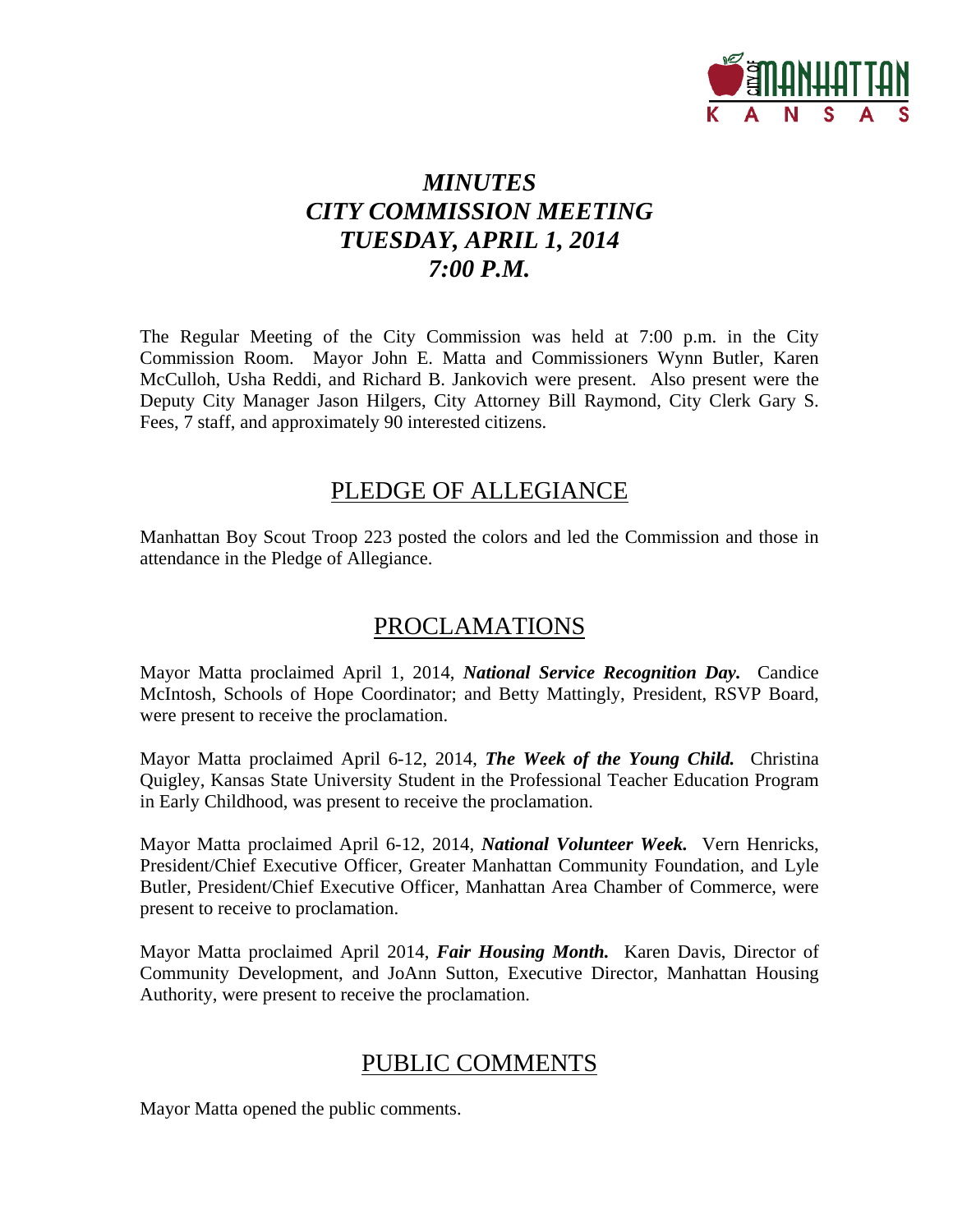## PUBLIC COMMENTS *(CONTINUED)*

Katy Oestman, Health Education Coordinator, Riley County Health Department, representing the Flint Hills Wellness Coalition, informed the Commission that Riley County ranks number two for the healthiest community in Kansas.

Russ Weisbender, 700 Fairman Drive, expressed concerns about the north end redevelopment and asked why there are not plans in the Capital Improvements Program to extend McCall Road across Tuttle Creek Boulevard. He informed the Commission about the negative impacts being experienced by business owners on North Third Street. He asked the Commission to reconsider the plans in the near future and to help improve access to businesses along North Third Street so that the businesses can see positive reinforcement.

Jason Hilgers, Deputy City Manager, responded to questions from Mr. Weisbender and provided background information on the projected land acquisition costs, proposed construction costs, and the process associated with extending McCall Road. He stated that this has been a topic of discussion for many years, but for right now it is on the shelf. He informed the Commission that City staff and the Kansas Department of Transportation are continuing to analyze the intersection of Bluemont Avenue and Tuttle Creek Boulevard, which will be the driving force for the McCall Road connection.

Russ Weisbender, 700 Fairman Drive, stated that land acquisition costs will continue to go up in price and that these businesses took a back seat to the south end redevelopment.

Mike Hufnagel, owner, Dairy Queen, 1015 North Third Street, informed the Commission that Dairy Queen has been at this location and in the same building for 60 years. He reiterated that the acquisition and construction costs are not getting any cheaper and asked the Commission to improve the area. He stated that he is in a difficult situation with Dairy Queen International to build a new facility and that time is of the essence if his business is going to survive. He asked the Commission to please reconsider businesses on North Third Street to fit in with the rest of Manhattan.

Nick Jankovich, 2021 Somerset Square, representing the K-State Cycling Club, informed the Commission and community that the Club is looking for volunteers this weekend to help host cyclists on Friday and Saturday evening in their homes. He responded to questions from the Commission and highlighted the events planned. He asked that those interested in volunteering to contact him or visit the K-State Cycling Club conference website.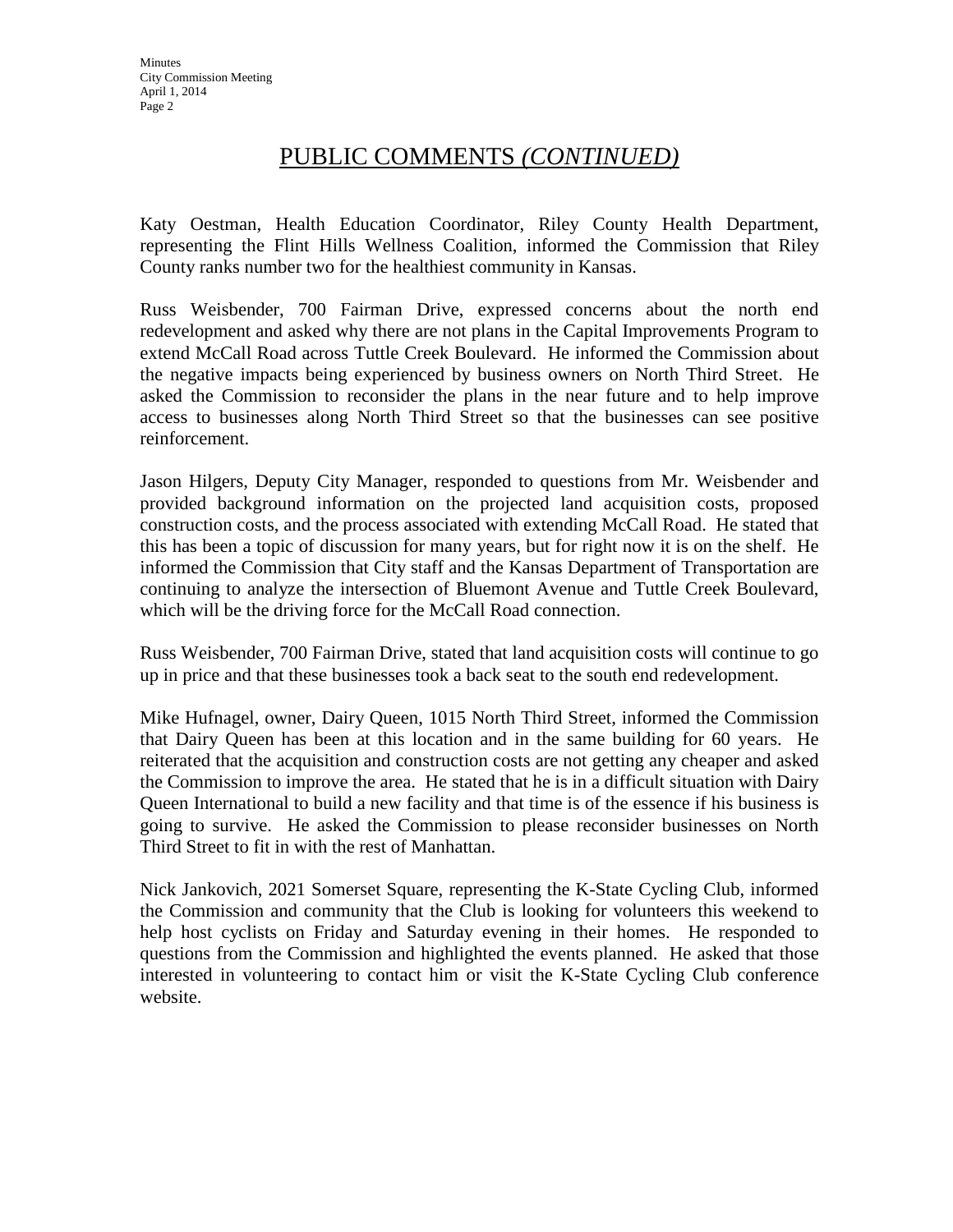# PUBLIC COMMENTS *(CONTINUED)*

Bernie Brown, 2821 Virginia Drive, member of Scout Troop 223, informed the Commission that his parents bought gas about two weeks ago and before they pumped any gas three cents automatically came up and they were not very happy with that. He responded to questions from the Commission and clarified that it was at the Shop Quik on Anderson Avenue.

Hearing no other comments, Mayor Matta closed the public comments.

# COMMISSIONER COMMENTS

Commissioner Jankovich provided additional information on the K-State Cycling Club racing event this weekend and reiterated the need for volunteers and host families to provide housing for the cyclists on Friday and Saturday evening. He asked that if anyone is interested in helping to please contact the Cycling Club or Nick Jankovich. He also gave a shout out to the University of Central Missouri Mules men's basketball championship team and stated that his dad is watching the Southern Methodist University (SMU) Mustangs that his brother Tim Jankovich coaches, this evening in the National Invitational Tournament semi-finals in New York.

Commissioner Reddi stated that the Manhattan Public Library collected over \$11,001.00 with their annual book sale. She expressed her appreciation to RSVP for adopting a class of third grade students at Ogden and for those that volunteer their time. She also encouraged people to attend the Manhattan Community Foundation awards at the Hilton Garden Inn and Manhattan Conference Center this Sunday and reminded those attending to use the free parking in the parking garage.

Commissioner McCulloh reminded citizens to participate in the annual Spring Clean-Up program. She stated that it is great to see all the sacks of leaves and yard waste to be picked up by City crews.

## CONSENT AGENDA

(\* denotes those items discussed)

## **MINUTES**

The Commission approved the minutes of the Special City Commission Meeting held Tuesday, March 25, 2014.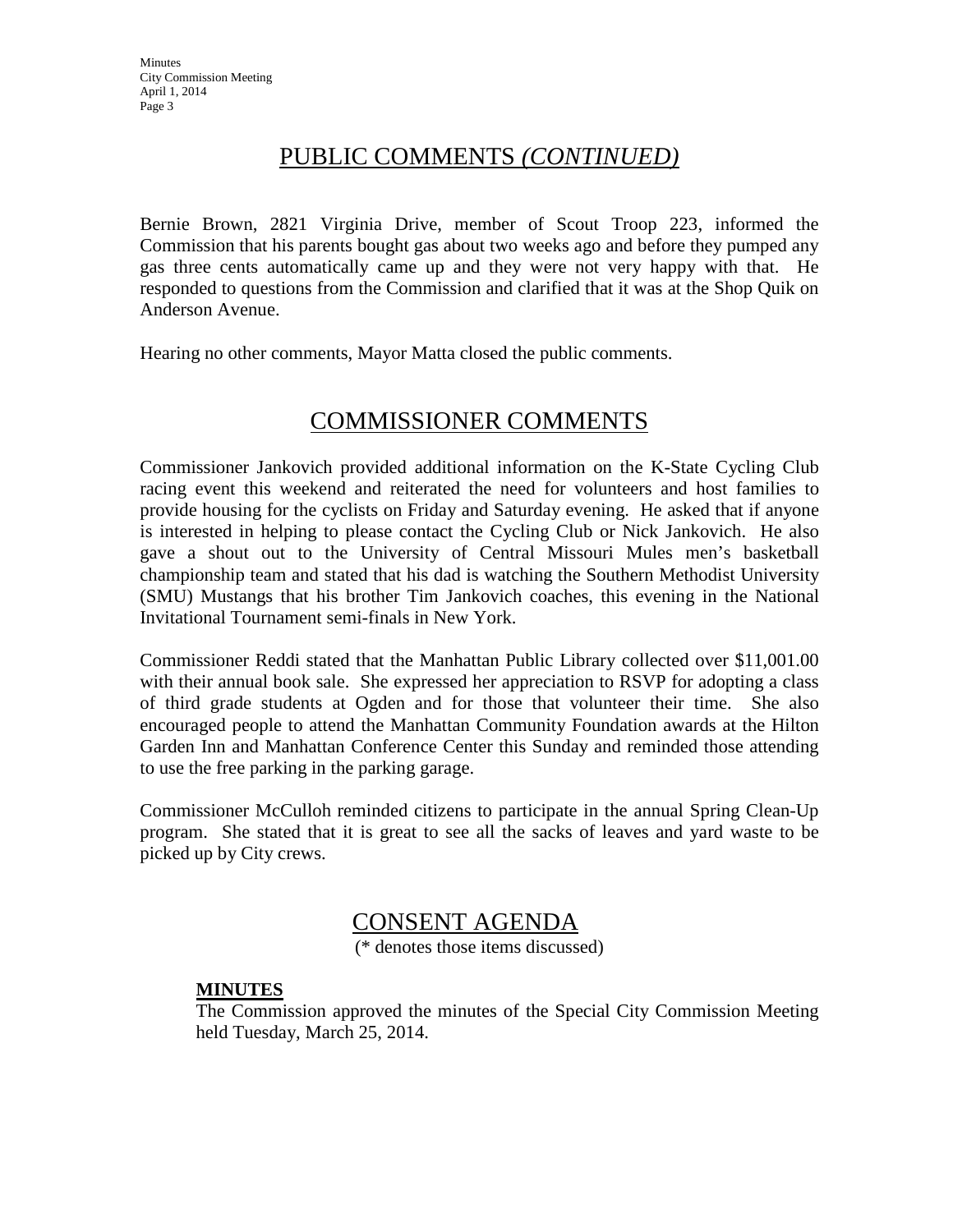# CONSENT AGENDA (*CONTINUED*)

## **CLAIMS REGISTER NOS. 2758 and 2759**

The Commission approved Claims Register Nos. 2758 and 2759 authorizing and approving the payment of claims from March 19, 2014, to March 25, 2014, in the amounts of \$2,293.12 and \$ 1,183,667.67, respectively.

## **LICENSE**

The Commission approved an annual Cereal Malt Beverages Off-Premises License for Hy-Vee #1398, 601 3rd Place, Manhattan, Kansas.

## **ORDINANCE NO. 7065 – REZONE – 1107 WATERS STREET (ED SCHRAM)**

The Commission approved Ordinance No. 7065 rezoning 1107 Waters Street, generally located northeast of the existing Ed Schram auto dealership, from C-2, Neighborhood Shopping District, to C-5, Highway Service Commercial District, based on the findings in the Staff Report *(See Attachment No. 1)*.

## **ORDINANCE NO. 7066 – ANNEX – OLYMPIC ADDITION**

The Commission approved Ordinance No. 7066 annexing the proposed Olympic Addition, an approximate 33.32 acre tract of land generally located east of the Colbert Hills Clubhouse, based on conformance with the Comprehensive Plan, the Growth Vision, and the Capital Improvements Program.

## **ORDINANCE NO. 7067 – REZONE – OLYMPIC ADDITION**

The Commission approved Ordinance No. 7067 rezoning the Olympic Addition, from County R-PUD, Residential Planned Unit Development District, to R-1, Single-Family Residential District, and R-3, Multiple-Family Residential District, based on the findings in the Staff Report *(See Attachment No. 2)*.

## **AGREEMENT – WATER TREATMENT PLANT CLARIFIER NO. 3 DRIVE REBUILD (WA1319, CIP #WA091P)**

The Commission authorized City Administration to finalize and the Mayor and City Clerk to execute an agreement with Ovivo USA, LLC, of Salt Lake City, Utah, in the amount of \$79,870.00, for the 2014 Water Treatment Plant Clarifier No. 3 Drive Rebuild Project (CIP #WA091P).

## **FEDERAL FUNDS EXCHANGE – CASEMENT ROAD (ST1327)**

The Commission authorized City Administration to accept the Federal Funds exchange in the amount of \$615,139.41 for the Casement Road Project (ST1327).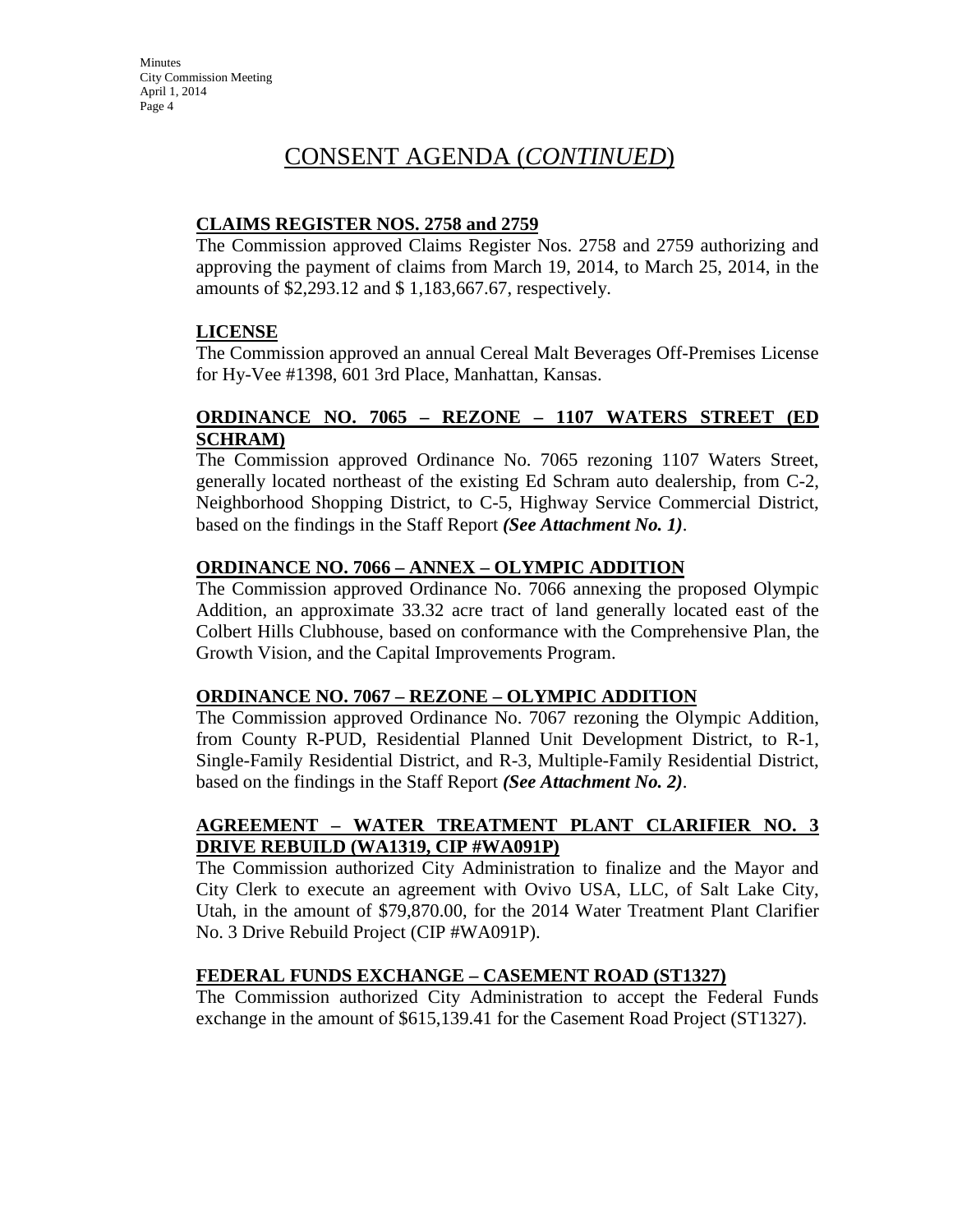# CONSENT AGENDA (*CONTINUED*)

#### **\* PURCHASE – STREET DIVISION – STREET SWEEPER (UNIT #237 - CIP #ST041E)**

Rob Ott, Director of Public Works, provided additional information on the functions of the street sweeper in keeping streets clear of debris, trash, and sand. He stated that the City operates two street sweepers that are also used to keep the storm system clean and help prevent localized flooding. He then responded to questions from the Commission regarding maintenance of the sweepers and the potential to recycle sand from the streets.

The Commission authorized the purchase of a mechanical street sweeper (Unit #237- CIP# ST041E) from Sellers Tractor Company, of Salina, Kansas, in the amount of \$154,553.00 to be paid from the Stormwater Fund.

#### **LEASE AGREEMENT - STREET DIVISION – STREET SWEEPER (UNIT #237 - CIP #ST041E)**

The Commission authorized the Mayor and/or City Clerk to execute the lease purchase agreement once the sweeper (Unit #237 - CIP #ST041E) is delivered.

#### **PURCHASE – WATER DISTRIBUTION - COMPACT EXCAVATOR (CIP #WA081E)**

The Commission authorized City Administration to purchase from White Star Machinery, of Manhattan, Kansas, one (1) 2014 Compact Excavator (CIP #WA081E) in the amount of \$54,674.00, to be paid from the Water Fund.

## **BOARD APPOINTMENT – DOUGLASS CENTER ADVISORY BOARD**

The Commission approved the appointment of Blane Hope, 3044 Conrow Drive, to a three-year At-Large term. Mr. Hope's term begins immediately, and will expire October 2, 2016.

After discussion, Commissioner Jankovich moved to approve the consent agenda. Commissioner McCulloh seconded the motion. On a roll call vote, motion carried 5-0.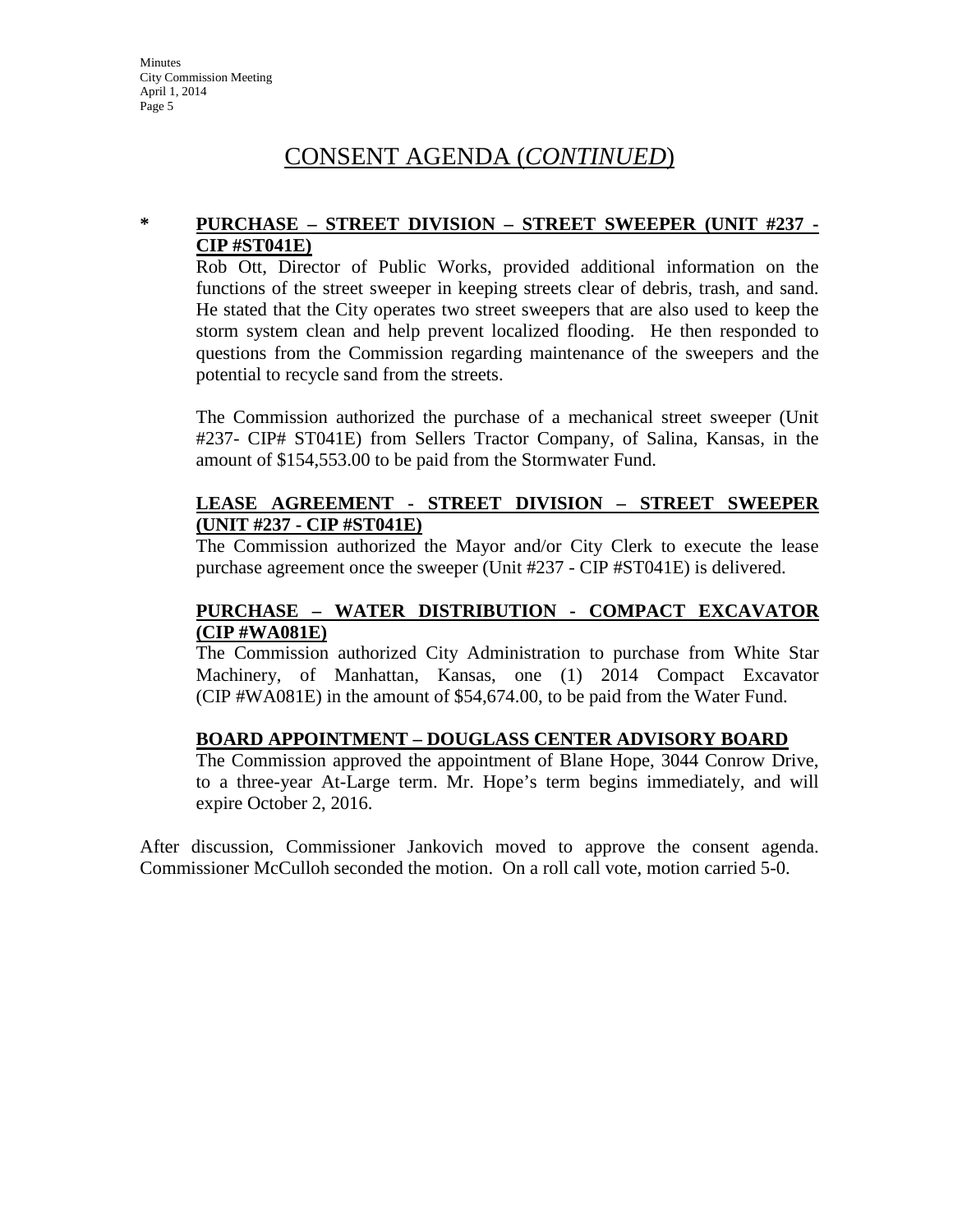# GENERAL AGENDA

#### **SECOND CONSIDERATION - ECONOMIC DEVELOPMENT APPLICATION - TALLGRASS BREWING COMPANY, INC.; AMEND - RESTRICTIVE COVENANT**

Jason Hilgers, Deputy City Manager, presented an overview of the economic development application with Tallgrass Brewing Company, Inc., and highlighted aspects of the agreement. He then responded to questions from the Commission regarding the type of waste that would be generated and the opportunity for the applicant to build a pretreatment facility on site if they want.

After discussion and favorable comments from the Commission, Commissioner Jankovich moved to authorize the Mayor and City Clerk to execute an economic development incentive agreement with Tallgrass Brewing Company, Inc., and execute the Second Amendment to The Declaration of Covenants, Conditions and Restrictions for the development of the Manhattan Corporate Technology Park upon final approval of the rezoning of Lot 28, Manhattan Corporate Technology Park, Unit 3. Commissioner Reddi seconded the motion.

On a roll call vote, motion carried 5-0.

## **FIRST READING – AMEND - PORTION OF THE BRIARVIEW OFFICE PARK COMMERCIAL PLANNED UNIT DEVELOPMENT**

Eric Cattell, Assistant Director for Planning, presented an overview of the item. He then responded to questions from the Commission regarding the amendment.

Rich Seidler, representing the applicant, Commercial Real Estate Services, LLC, provided additional information on the application. He asked that the Commission follow the opinion of the professional City staff and approve the request.

After discussion, Commissioner Jankovich moved to approve first reading of an ordinance amending Ordinance No. 4093, and the Final Development Plan of Lot R.P. 1, University Heights Addition, First Unit, of the Briarview Office Park Commercial Planned Unit Development, based on the findings in the Staff Report *(See Attachment No. 3)*, with the four conditions of approval. Commissioner Reddi seconded the motion. On a roll call vote, motion carried 5-0.

#### **SUBMIT FOR PROJECT FUNDING (FISCAL YEAR 2016-2017) - GEOMETRIC IMPROVEMENTS PROGRAM (1 LOCATION) AND FEDERAL-AID SAFETY PROGRAM (3 LOCATIONS)**

Rob Ott, Director of Public Works, presented an overview of the item. He also provided three options and concepts for consideration for the Geometric Improvement Program projects including 1) Amherst Avenue and K-113 (Seth Child Road); 2) Ehlers Road and US 24 (Tuttle Creek Boulevard); and 3) Retail Place and US 24 (Tuttle Creek Boulevard).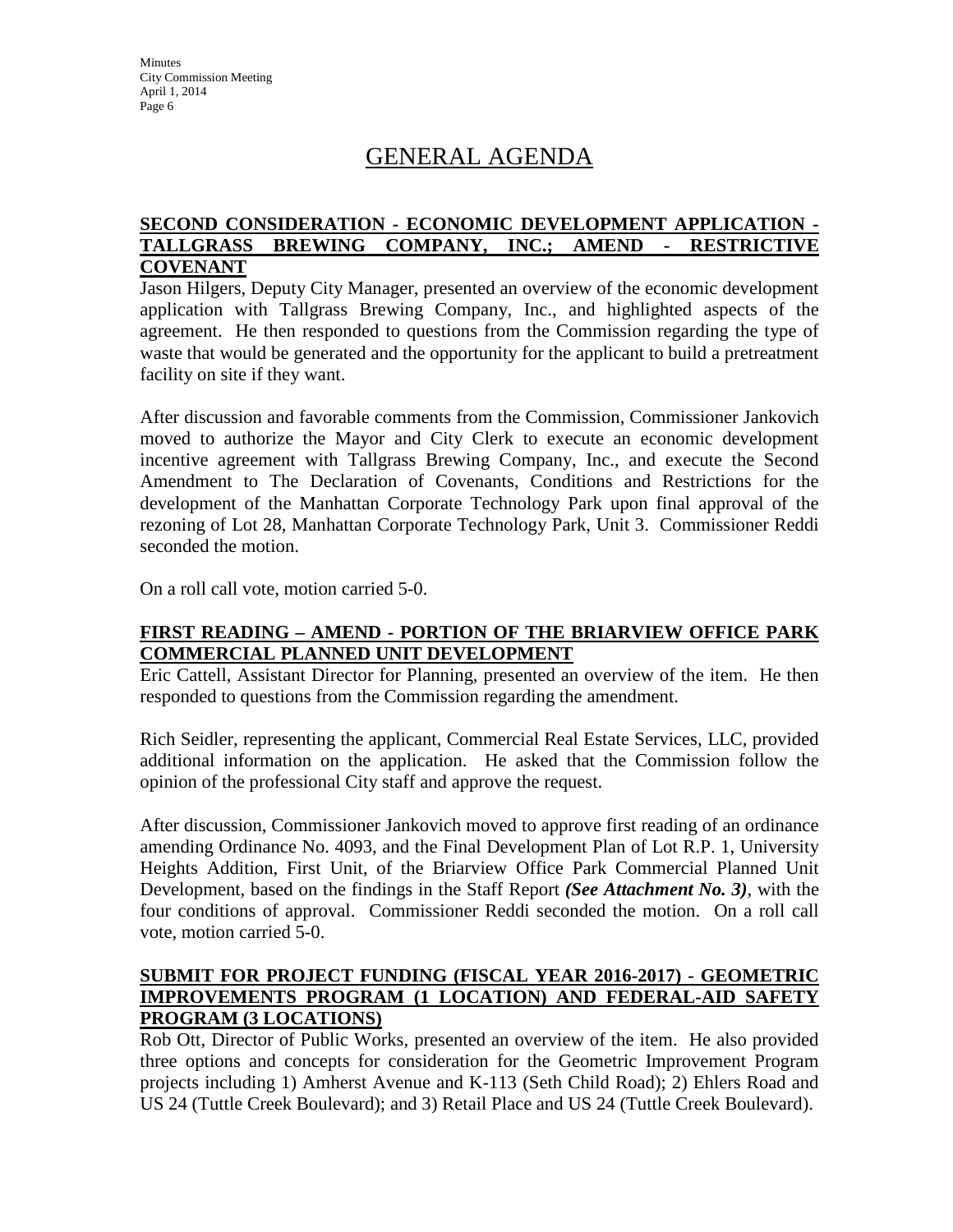# GENERAL AGENDA (*CONTINUED*)

#### **SUBMIT FOR PROJECT FUNDING (FISCAL YEAR 2016-2017) - GEOMETRIC IMPROVEMENTS PROGRAM (1 LOCATION) AND FEDERAL-AID SAFETY PROGRAM (3 LOCATIONS)** *(CONTINUED)*

After discussion and comments from the Commission, Rob Ott, Director of Public Works, highlighted the merits of each project and cost estimates, including the City-at-Large share for each proposed improvement. He then responded to questions from the Commission regarding future maintenance and responsibilities for each project, coordination with the Metropolitan Planning Organization, traffic studies, and future road construction projects.

Jason Hilgers, Deputy City Manager, responded to questions from the Commission regarding the proposed geometric improvements. He also responded to questions from the Commission on the potential timeline and considerations to connect Miller Parkway to Scenic Drive.

Rob Ott, Director of Public Works, provided additional information on future improvements that will be needed at the Amherst Avenue and K-113 (Seth Child Road) intersection. He then responded to additional questions from the Commission on the proposed areas for geometric improvements.

Joleen Hill, 2909 Amherst Avenue, informed the Commission that she counted cars yesterday on Amherst Avenue and stated that although not scientific, she has seen a decrease in traffic on Amherst Avenue in front of her home since K-18 has opened up. She provided peak traffic times that she has observed during the day and then responded to questions from the Commission.

After additional discussion and comments from the Commission on their project preferences for submittal, Commissioner Reddi moved to authorize the City Administration to complete and submit to the Kansas Department of Transportation the necessary application form for the Geometric Improvement Program for Retail Place and US 24 Highway (Tuttle Creek Boulevard) - northbound 3/4 access and Federal Aid Safety Program projects for College Avenue and Claflin Road, 11<sup>th</sup> Street and Poyntz Avenue, and Farm Bureau Road and K-113 Highway (Seth Child Road) for the fiscal years 2016 and 2017. Commissioner Jankovich seconded the motion.

After clarification of the motion, on a roll call vote, motion carried 5-0.

## **QUARTERLY REPORT - CONVENTION AND VISITOR'S BUREAU (CVB)**

Kelly Loub, Chairman, 2014 Manhattan Convention and Visitor's Bureau (CVB) Steering Committee, Co-Owner, Little Apple Brewing Company, introduced the steering committee members and ex-officio members of the CVB. She highlighted activities on the CVB website and events in Manhattan during the first 12 weeks of the year.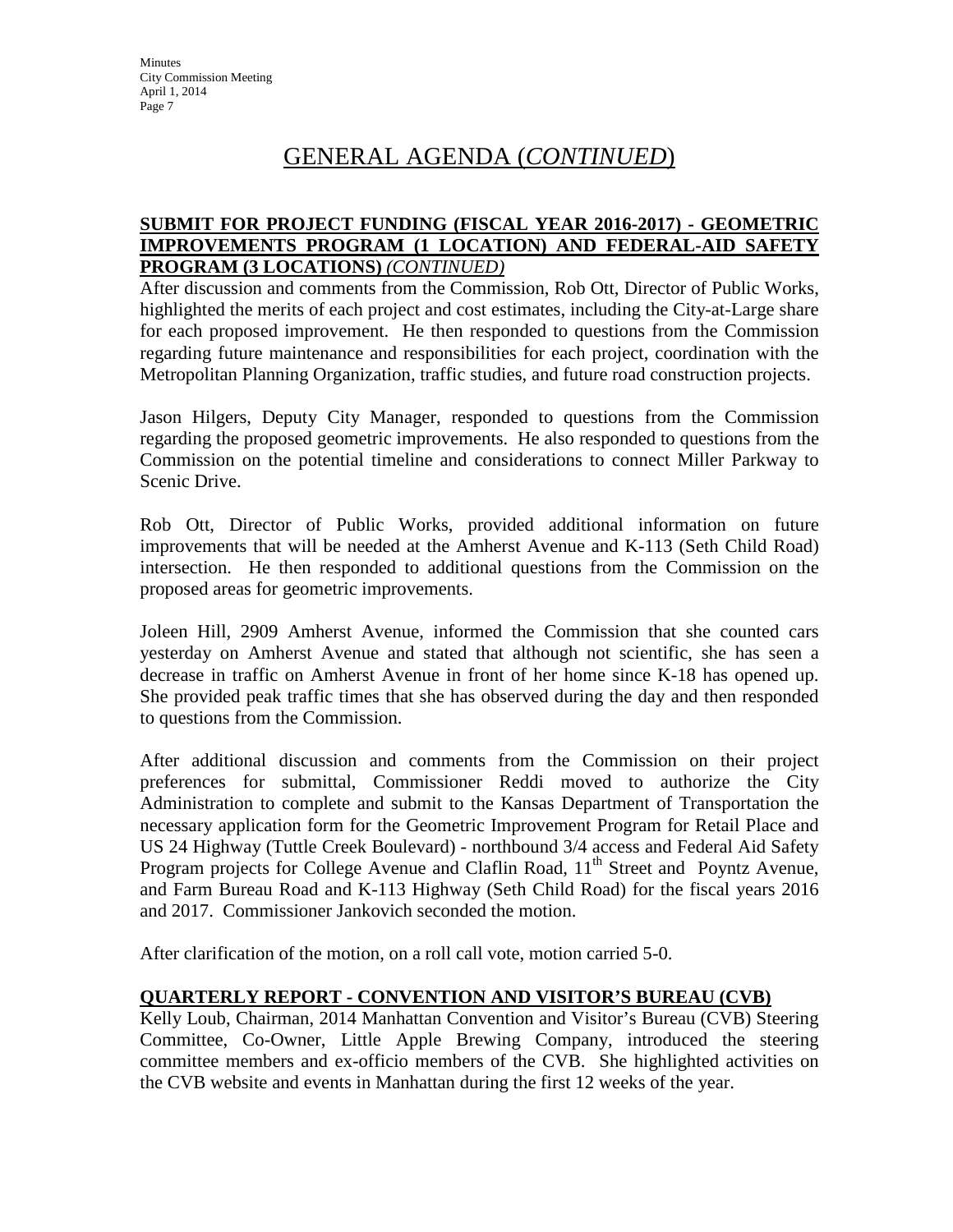# GENERAL AGENDA (*CONTINUED*)

#### **QUARTERLY REPORT - CONVENTION AND VISITOR'S BUREAU (CVB)** *(CONTINUED)*

Karen Hibbard, Director of Manhattan CVB, provided information on the upcoming Kansas Sampler event in Wamego and informed the Commission that the vendor space is totally sold out. She presented Riley County visitor spending in entertainment, accommodations, transportation, food, and shopping; highlighted destination marketing and process to host a conference, tour, or event; presented activity measures for conferences for January 1 through March 15, 2014; activity measures for leisure; activity measures for marketing and communications; performance measures for television, radio, email, social media, and website marketing; highlighted billboard activity; highlighted inquiries and fulfillment; highlighted book direct measures; highlighted youth sports, special events, and activity measures for Little Apple Corps; and hotel room growth, occupancy, and average daily rates. She stated that 31 groups were hosted from January 1 to March 15, 2014, for an estimated economic impact of \$2,778,140.

Kelly Loub, Chairman, 2014 Manhattan Convention and Visitor's Bureau (CVB) Steering Committee, and Karen Hibbard, Director of Manhattan CVB, responded to questions from the Commission regarding transportation issues and informed the Commission they were working with Flint Hills ATA Bus to discuss opportunities to provide reliable transportation.

Karen Hibbard, Director of Manhattan CVB, responded to questions from the Commission regarding current hotel occupancy, average daily rate performance, and additional hotels coming online. She then provided additional information on groups the CVB are working with and on future planning events for 2015 and 2016 and conference venues.

Jason Hilgers, Deputy City Manager, provided additional information on the Manhattan Conference Center space and venue formats.

After discussion and comments from the Commission, Karen Hibbard, Director of Manhattan CVB, and Kelly Loub, Chairman, 2014 Manhattan CVB, provided additional information on the new Rhythm and Blues event that the Commission approved on March 4, 2014. They stated that Tallgrass Brewery approved tonight provides another potential attraction with tours of the facility. They responded to additional questions from the Commission regarding the promotion of local events and return on investment for advertising and on expenses requested associated with printing, radio, and billboards. Karen Hibbard, Director of Manhattan CVB, informed the Commission that they provide a copy of their expenditures to the City every month.

Jason Hilgers, Deputy City Manager, informed the Commission that they have talked with the CVB about exploring events and creating partnerships with the Parks and Recreation Department, Flint Hills Discovery Center, and Sunset Zoo.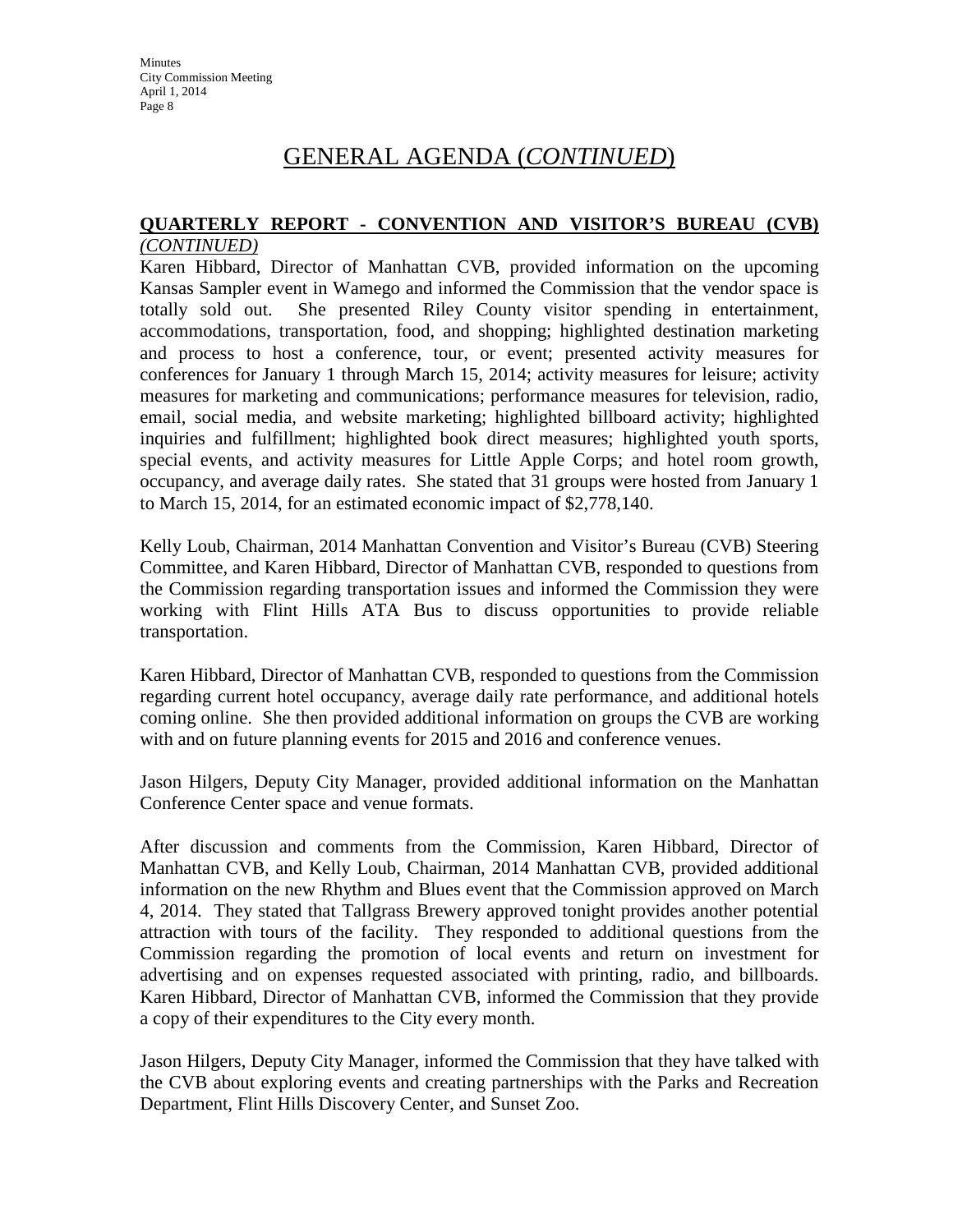## **GENERAL AGENDA (CONTINUED)**

#### **QUARTERLY REPORT - CONVENTION AND VISITOR'S BUREAU (CVB)** (CONTINUED)

Karen Hibbard, Director of Manhattan CVB, provided additional information on the challenges associated with timing of new events and planning initiatives.

Eddie Eastes, Director of Parks and Recreation, provided additional information on local events and new programs to enhance Arts in the Park activities.

Kelly Loub, Chairman, 2014 Manhattan CVB, informed the Commission that from the feedback that she has heard, people are impressed by the changes in this community. She stated that there is momentum to continue to work forward on the things that are going well in the city of Manhattan.

Mayor Matta voiced appreciation for the presentation and looked forward to quarterly presentations and updates from the CVB.

This was a discussion item only and no formal action was taken.

#### **ADJOURNMENT**

At 9:26 p.m., the Commission adjourned.

MMC, City Clerk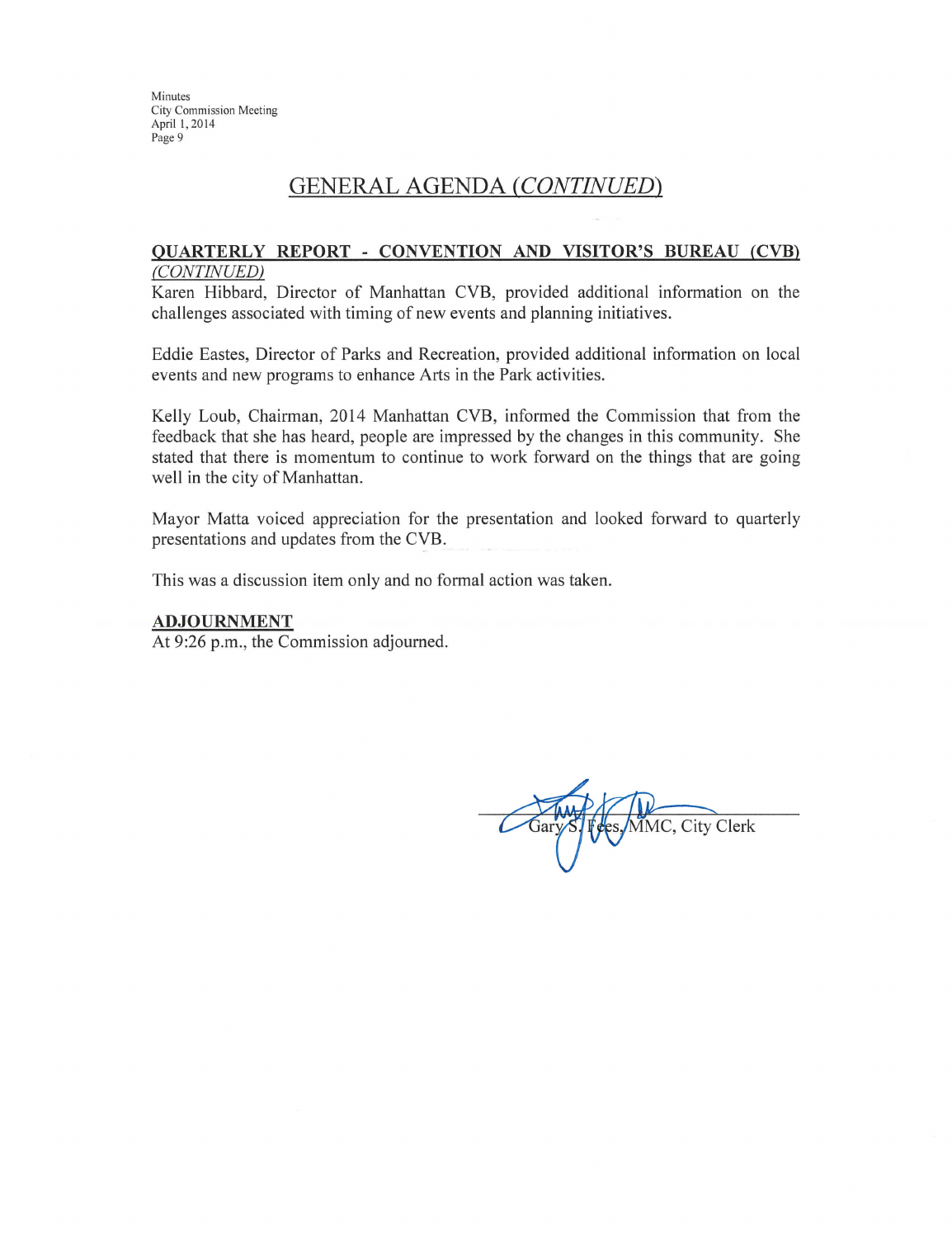## **STAFF REPORT ON AN APPLICATION TO REZONE PROPERTY**

**FROM:** C-2, Neighborhood Shopping District

**TO:** C-5, Highway Service Commercial District

**APPLICANT:** Schwab-Eaton, P.A.

**ADDRESS:** 1125 Garden Way, Manhattan, KS 66502

**OWNERS:** Charles and Debra Schram

**ADDRESS:** 2510 Bent Tree Road, Manhattan, KS 66502

**LOCATION:** Generally located at 1107 Waters Street, to the northeast of the existing Ed Schram auto dealership.

**AREA:** .64-acre tract of land

**DATE OF NEIGHBORHOOD MEETING:** January 14, 2014

DATE OF PUBLIC NOTICE PUBLICATION: February 10, 2014

## **DATE OF PUBLIC HEARING: PLANNING BOARD:** March 3, 2014 **CITY COMMISSION:** March 25, 2014

## **THIRTEEN MATTERS TO BE CONSIDERED WHEN REZONING**

**1. EXISTING USE:** The rezoning site currently consists of a two-story office building, Waters Professional Center, with space for several professional offices and an off-street parking lot to the west in the rear.

The office building is proposed to be removed and the site combined with the existing Ed Schram dealership to accommodate expansion and redevelopment of the existing maintenance building immediately to the south into a new 24,000 square foot showroom, offices and maintenance facility, which will replace the showroom/maintenance facility that fronts onto Anderson Avenue. This southernmost building will also be removed to accommodate an updated display lot.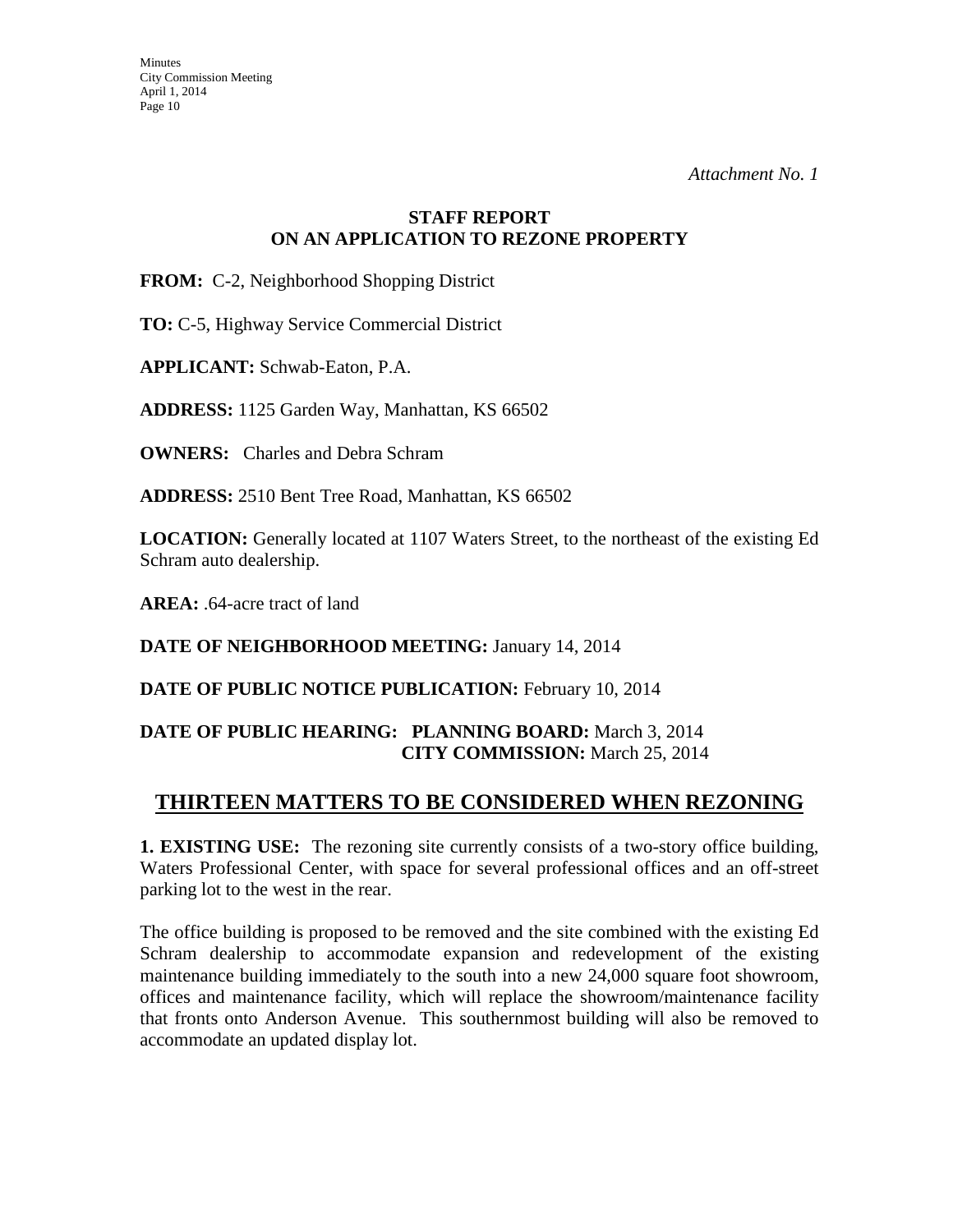**Minutes** City Commission Meeting April 1, 2014 Page 11

**2. PHYSICAL AND ENVIRONMENTAL CHARACTERISTICS:** The site slopes generally to the south and southeast and currently has a large landscaped front yard with mature trees. The entire side and rear yards are paved for access drives and off-street parking for the office building. The site is not located in a flood plain. Drainage consists of surface sheet-flows generally towards Waters Street and the storm water inlets along Anderson Avenue, that eventually flow to Wildcat Creek.

#### **3. SURROUNDING LAND USE AND ZONING:**

- **NORTH:** (R, Single-Family Residential District) consisting of a former commercial building converted to a residence, a duplex and additional single family homes throughout the low density residential neighborhood generally to the north.
- **SOUTH:** (C-5, Highway Commercial District) Ed Schram auto dealership, a small retail strip center with convenience store and gas island, and the Anderson Avenue arterial corridor.
- **EAST:** (C-2, Neighborhood Shopping District) Dance Studio, Eye Doctors and Auto parts store; (Commercial PUD) Precision Auto Repair; (C-5 Highway Service Commercial District) Two fast food drive-up restaurants; Seth Child Road corridor.
- **WEST:** (C-5, Highway Commercial District) Ed Schram auto dealership storage lot, drive-up restaurant, and Veterinary clinic; (R, Single-Family Residential District) single family homes throughout the low density residential neighborhood generally to the west.

**4. GENERAL NEIGHBORHOOD CHARACTER:** The neighborhood is characterized by the more intensive highway oriented retail commercial uses along the Anderson Avenue corridor, intermixed with neighborhood commercial offices and the dance studio, and the low density single-family neighborhood to the north and northwest. The site is located in a transition area, between the highway oriented uses along Anderson Avenue and the low density residential neighborhood to the north.

**5. SUITABILITY OF SITE FOR USES UNDER CURRENT ZONING:** The site is currently zoned C-2, Neighborhood Shopping District which allows for lower intensity retail, professional and commercial services. The site is suitable for these types of uses, as reflected by the professional office building which currently occupies the site. As noted below under "Zoning History", the site has been zoned for lower intensity neighborhood commercial uses, as well as more intensive highway commercial uses in the past.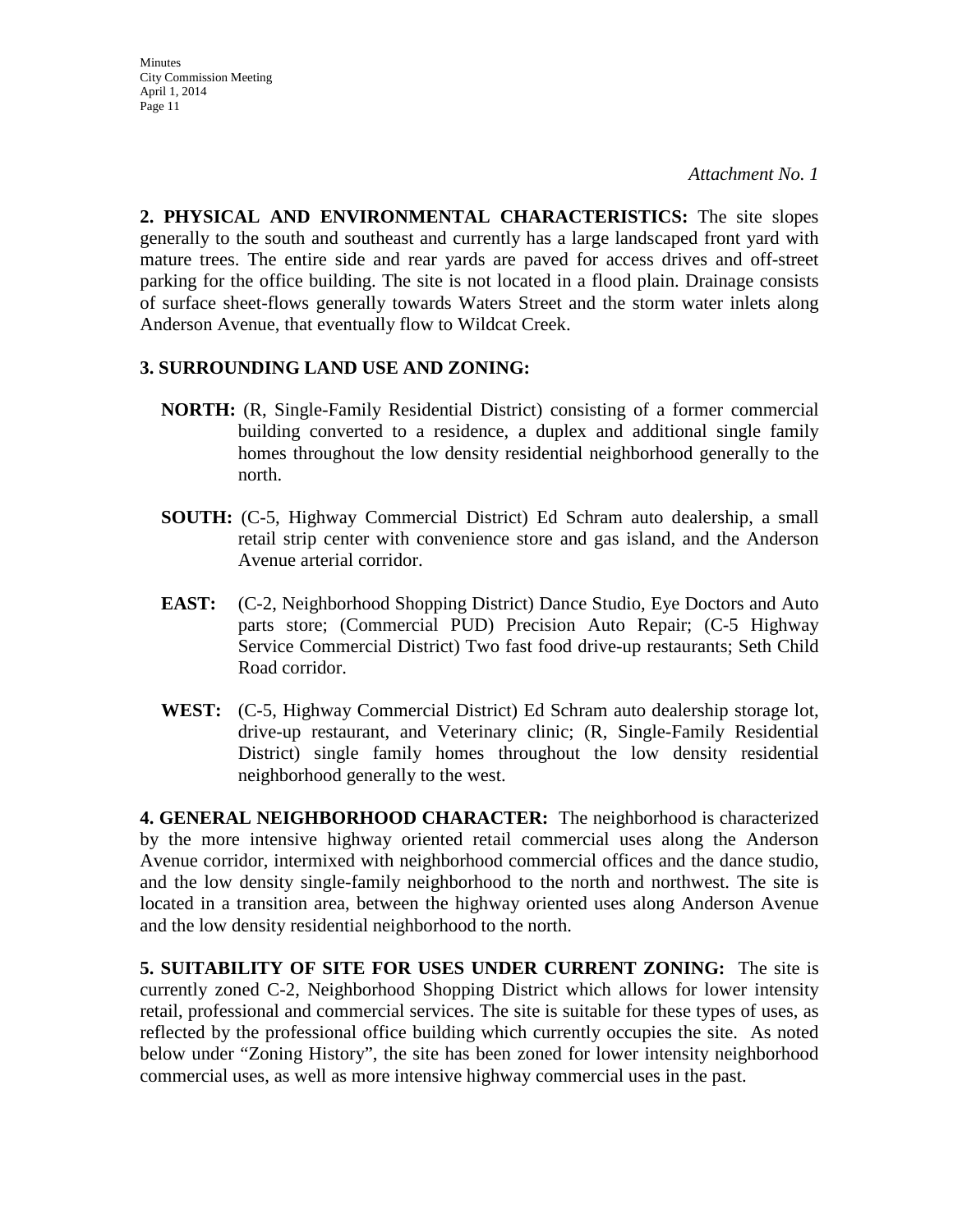*Attachment No. 1* 

**6. COMPATIBILITY OF PROPOSED DISTRICT WITH NEARBY PROPERTIES AND EXTENT TO WHICH IT MAY HAVE DETRIMENTAL AFFECTS:** The proposed C-5, Highway Commercial District allows a range of highway oriented uses including accommodations, supplies, or services to motorists, and for certain specialized activities which require access to major streets and highways. The site is proposed to be combined with the existing auto dealership to allow for expansion and upgrading of the dealership to replace the existing showroom/maintenance building with a new building containing the showroom, offices and maintenance facility. The combined site adjoins the Anderson Avenue arterial corridor, as well as Waters Street, a local street that serves commercial uses and residential uses.

The proposed redevelopment will be required to meet the Use Limitations of the C-5 District which require sight obscuring screening of not less than six (6) feet in height along the entire length of all property lines that share a common boundary with a residential district. In addition, outdoor storage areas, with the exception of the sales lot for motor vehicles, must be enclosed by sight obscuring screening of not less than six (6) feet in height. Exterior lighting fixtures must be shaded so that no direct light is cast upon any property located in a residential district and so that no glare is visible to traffic on any public street.

The proposed rezoning converts the site back to the previous C-5, District classification, which was on the site from 1969 until 1978; however, it does not expand the C-5 District as far north as the current dealership rear storage lot extends. While some increase in noise, light and traffic might be anticipated with this expansion compared to the current office building, it is not anticipated to have a detrimental effect on surrounding nearby commercial or residential properties. The expansion should provide more room for on-site circulation of vehicles, as well as off-loading of vehicles from transport trucks, and will accommodate elimination of the southernmost curb-cut on Waters Street.

**7. CONFORMANCE WITH COMPREHENSIVE PLAN:** The Future Land Use Map of the Manhattan Urban Area Comprehensive Plan designates the rezoning site as (CC) Community Commercial. The applicable policy statements are provided in italics.

#### *Community Commercial (CC)*

#### *CC 1: Characteristics*

*Community Commercial Centers provide a mix of retail and commercial services in a concentrated and unified setting that serves the local community and may also provide a limited draw for the surrounding region. These centers are typically anchored by a larger national chain, between 120,000 and 250,000 square feet, which may provide sales of a variety of general merchandise, grocery, apparel, appliances, hardware, lumber, and other household goods. Centers may also be anchored by smaller uses, such as a grocery store, and may include a variety of smaller, complementary uses, such as restaurants,*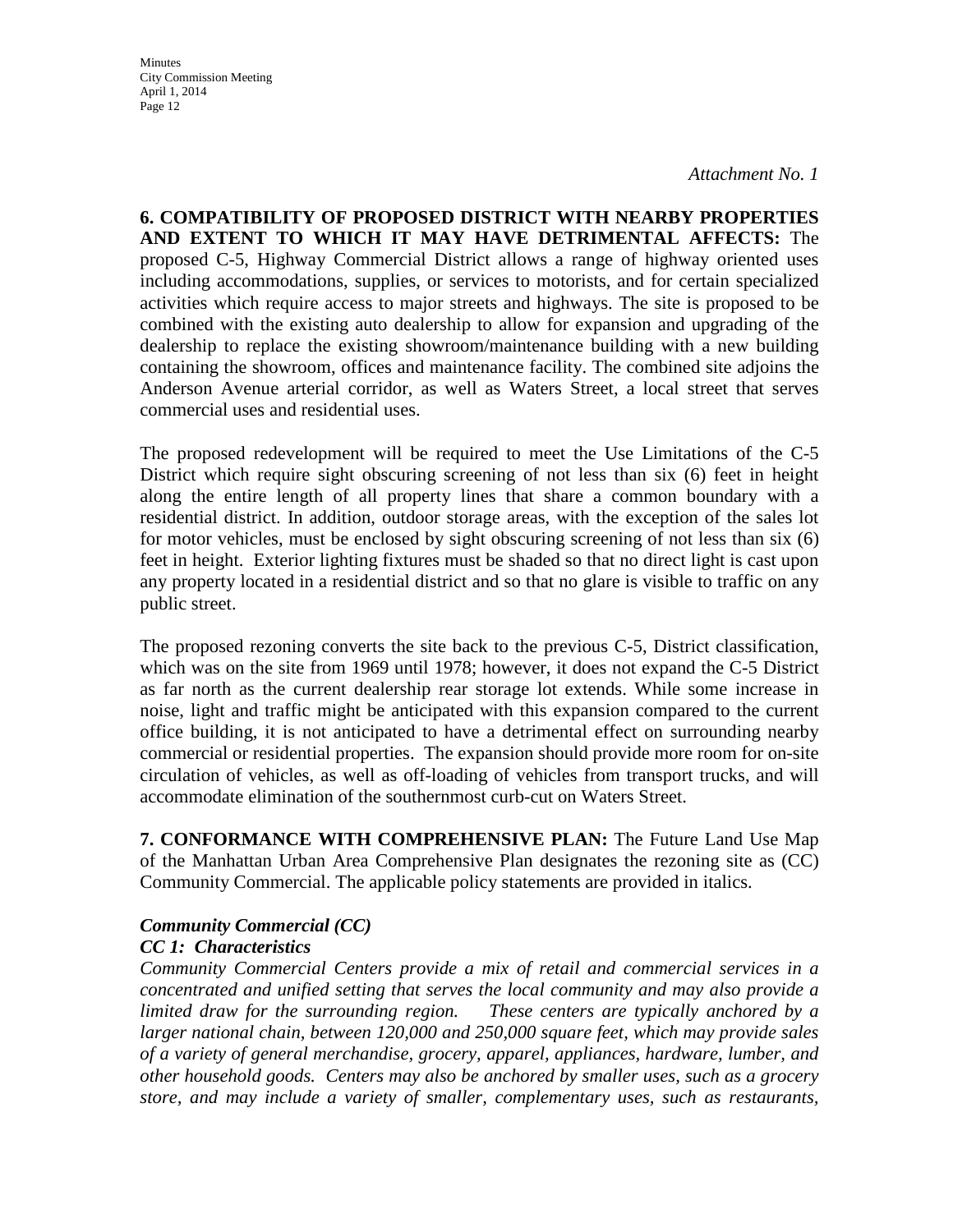Minutes City Commission Meeting April 1, 2014 Page 13

*specialty stores (such as books, furniture, computers, audio, office supplies, or clothing stores), professional offices and health services. The concentrated, unified design of a community commercial center allows it to meet a variety of community needs in a "onestop shop" setting, minimizing the need for multiple vehicle trips to various commercial areas around the community. Although some single use highway-oriented commercial*  activities will continue to occur in some areas, this pattern of development is generally not *encouraged.* 

## *CC 2: Location*

*Community Commercial Centers should be located at the intersection of one or more major arterial streets. They may be located adjacent to urban residential neighborhoods and may occur along major highway corridors as existing uses become obsolete and are phased out and redeveloped over time. Large footprint retail buildings (often known as "big-box" stores) shall only be permitted in areas of the City where adequate access and services can be provided.* 

## *CC 8: Circulation and Access*

*Clear, direct pedestrian connections should be provided through parking areas to building entrances and to surrounding neighborhoods or streets. Integrate main entrances or driveways with the surrounding street network to provide clear connections between uses for vehicles, pedestrians, and bicycles.* 

The proposed rezoning is to facilitate the expansion, redevelopment and upgrade of an existing auto dealership, which is more of a "single use" activity that is recognized in the Plan. The dealership site is located along a major arterial corridor and the rezoning will facilitate reconfiguration of driveway entrances to improve integration with the surrounding street system. The proposed rezoning and resulting proposed dealership redevelopment conform to the Comprehensive Plan.

## **8. ZONING HISTORY AND LENGTH OF TIME VACANT AS ZONED:**

1962: Annexed and rezoned to C - Local Business District.

1969: Rezoned to C-5, Highway Service Commercial District.

1978: Rezoned to C-2, Neighborhood Shopping District.

The site is not vacant and has a small office building that is proposed to be removed for the expansion and redevelopment of the existing auto dealership.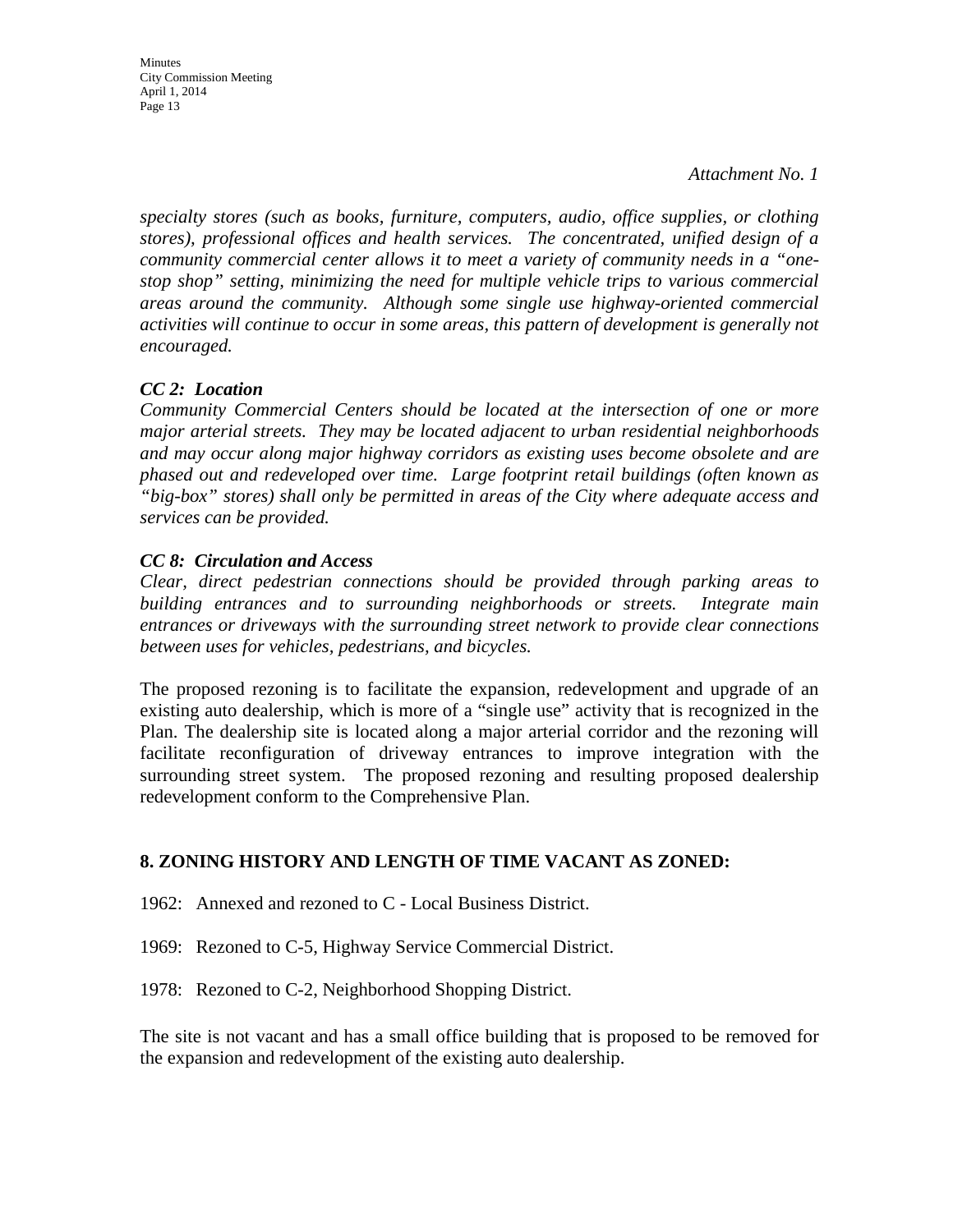#### **9. CONSISTENCY WITH INTENT AND PURPOSE OF THE ZONING ORDINANCE:**

The intent and purpose of the Zoning Regulations is to protect the public health, safety, and general welfare; regulate the use of land and buildings within zoning districts to assure compatibility; and to protect property values.

The C-5, Highway Service Commercial District *(regulations attached)* is designed to provide for businesses offering accommodations, supplies, or services to motorists, and for certain specialized activities which may require access to major streets and highways.

The proposed rezoning will expand the existing C-5 District consistent with the intent of regulations.

- **10. RELATIVE GAIN TO THE PUBLIC HEALTH, SAFETY AND WELFARE THAT DENIAL OF THE REQUEST WOULD ACCOMPLISH, COMPARED WITH THE HARDSHIP IMPOSED UPON THE APPLICANT:** There does not appear to be an adverse impact on the public health, safety and general welfare as a result of the rezoning. The rezoning will facilitate the existing auto dealership to expand, redevelop and upgrade its operation, which should have a positive impact on the community, including elimination of a driveway on Waters Street. It may be a hardship on the applicant if the rezoning is denied as no adverse affect on the public is anticipated.
- **11. ADEQUACY OF PUBLIC FACILITIES AND SERVICES:** Adequate public facilities and services are available to serve the site. The applicant is investigating onsite storm water improvements to tie directly into the City's storm water collection system along Anderson Avenue. Reconfiguration of driveway locations will help improve traffic safety along Waters Street.
- **12. OTHER APPLICABLE FACTORS:** None.
- **13. STAFF COMMENTS:** City Administration recommends approval of the proposed rezoning of the .64 acre tract of land located generally at 1107 Waters Street from C-2, Neighborhood Shopping District, to C-5, Highway Service Commercial District, based on the findings in the Staff Report.

# **ALTERNATIVES:**

1. Recommend approval of the proposed rezoning the .64 acre tract of land located generally at 1107 Waters Street from C-2, Neighborhood Shopping District, to C-5, Highway Service Commercial District, based on the findings in the Staff Report.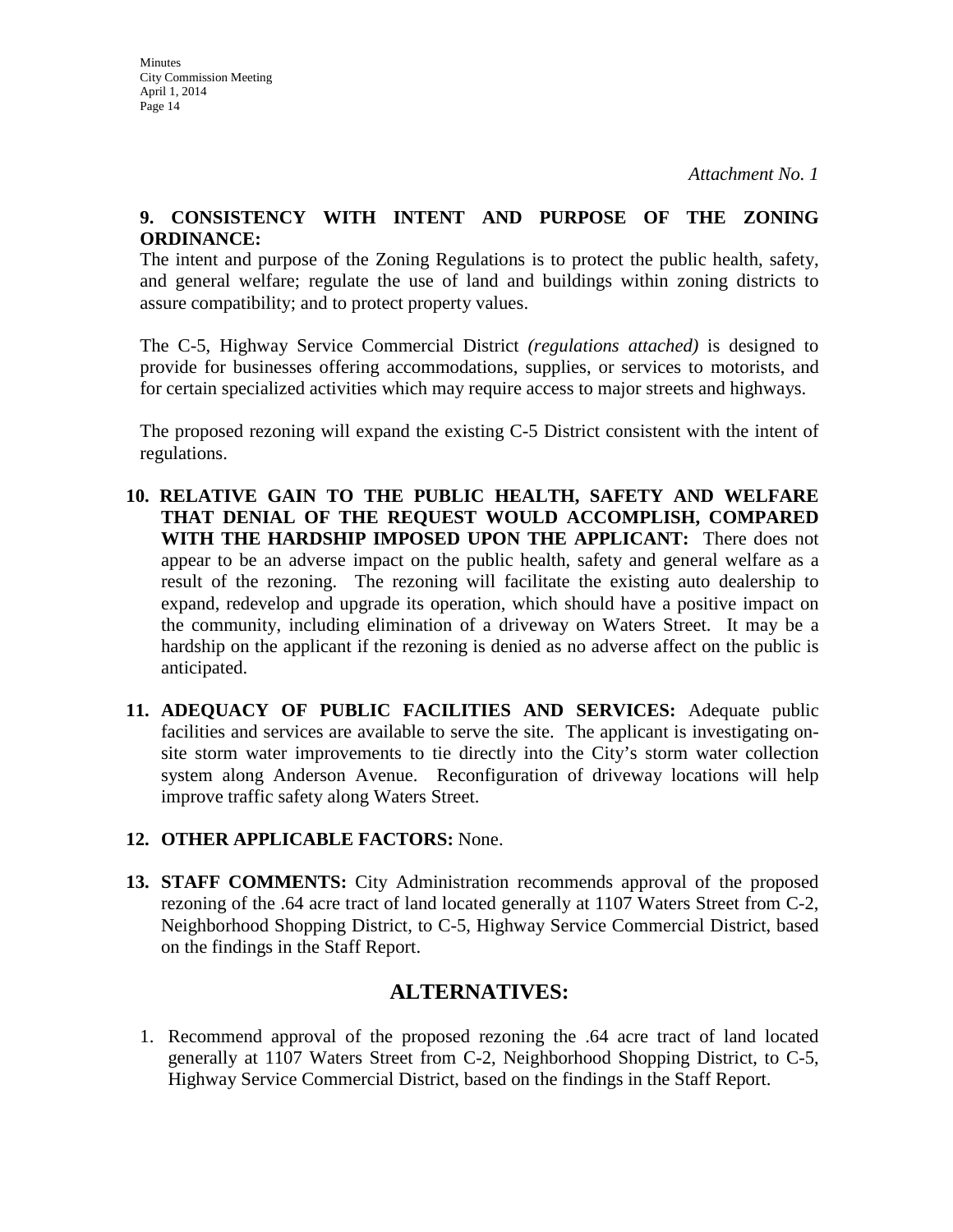- 2. Recommend denial of the proposed rezoning, stating the specific reasons for denial.
- 3. Table the proposed rezoning to a specific date, for specifically stated reasons and provide further direction to the applicant and City Administration.

## **POSSIBLE MOTION:**

The Manhattan Urban Area Planning Board recommends approval of the proposed rezoning of a .64 acre tract of land generally located at 1107 Waters Street from C-2, Neighborhood Shopping District, to C-5, Highway Service Commercial District, based on the findings in the Staff Report.

**PREPARED BY:** Eric Cattell, AICP, Assistant Director for Planning

**DATE:** 2-12-14

EC 14018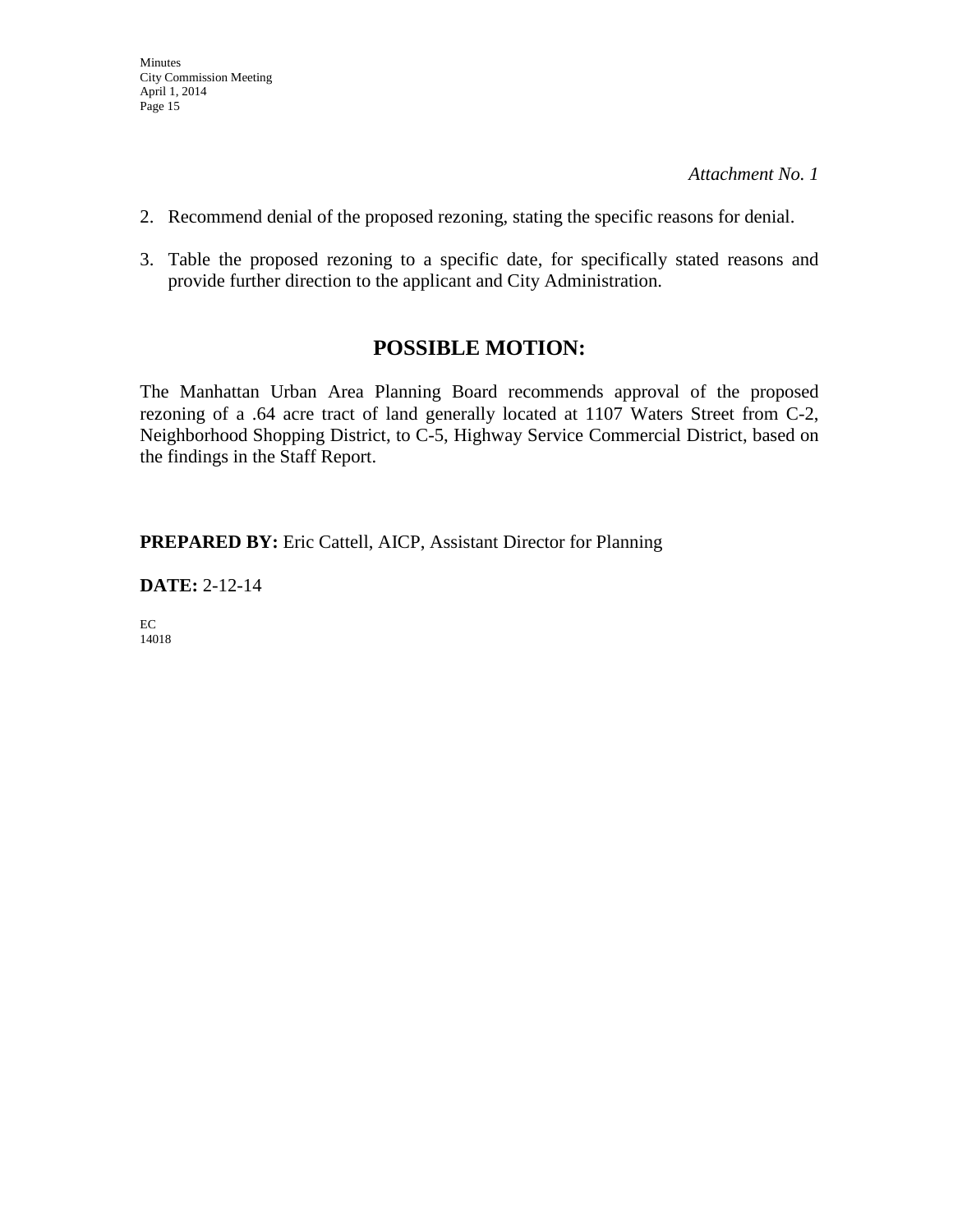#### **STAFF REPORT**

#### **ON AN APPLICATION TO REZONE PROPERTY**

#### **APPLICATION:** Rezone two (2) tracts of land in the proposed Olympic Addition

Tract 1: An approximate 25.4 acre tract of land; and,

Tract 2: An approximate 7.92 acre tract of land.

## **FROM:** County **R-PUD, RESIDENTIAL PLANNED UNIT DEVELOPMENT DISTRICT.**

**TO:** 

Tract 1: R-1, Single-Family Residential District.

Tract 2: R-3, Multiple-Family Residential District

**APPLICANT:** SMH Consultants – Jeffrey Hancock

**ADDRESS:** 4201B Anderson Avenue, Suite 2, Manhattan, KS 66503

**OWNERS:** Fieldhouse Development Inc. – Zachary J. Burton

**ADDRESS:** 3720 Seth Child Road, Manhattan, KS 66503

**LOCATION:** Generally located east of the Colbert Hills Clubhouse or 650 feet east of the intersection of Colbert Hills Drive and Colbert Hills Place

**AREA:** 33.32 acres (Tract 1 – 25.4 acres, Tract 2 – 7.92 acres)

**DATE OF NEIGHBORHOOD MEETING:** January 14, 2014

DATE OF PUBLIC NOTICE PUBLICATION: February 10, 2014

#### **DATE OF PUBLIC HEARING: PLANNING BOARD:** March 3, 2014 **CITY COMMISSION:** March 25, 2014

*The applicant is also requesting annexation into the City of Manhattan and has proposed a Preliminary Plat of the Olympic Addition, which will create a total of thirty-nine (39) lots, specifically thirty-five (35) single-family lots and four (4) multiple-family lots.*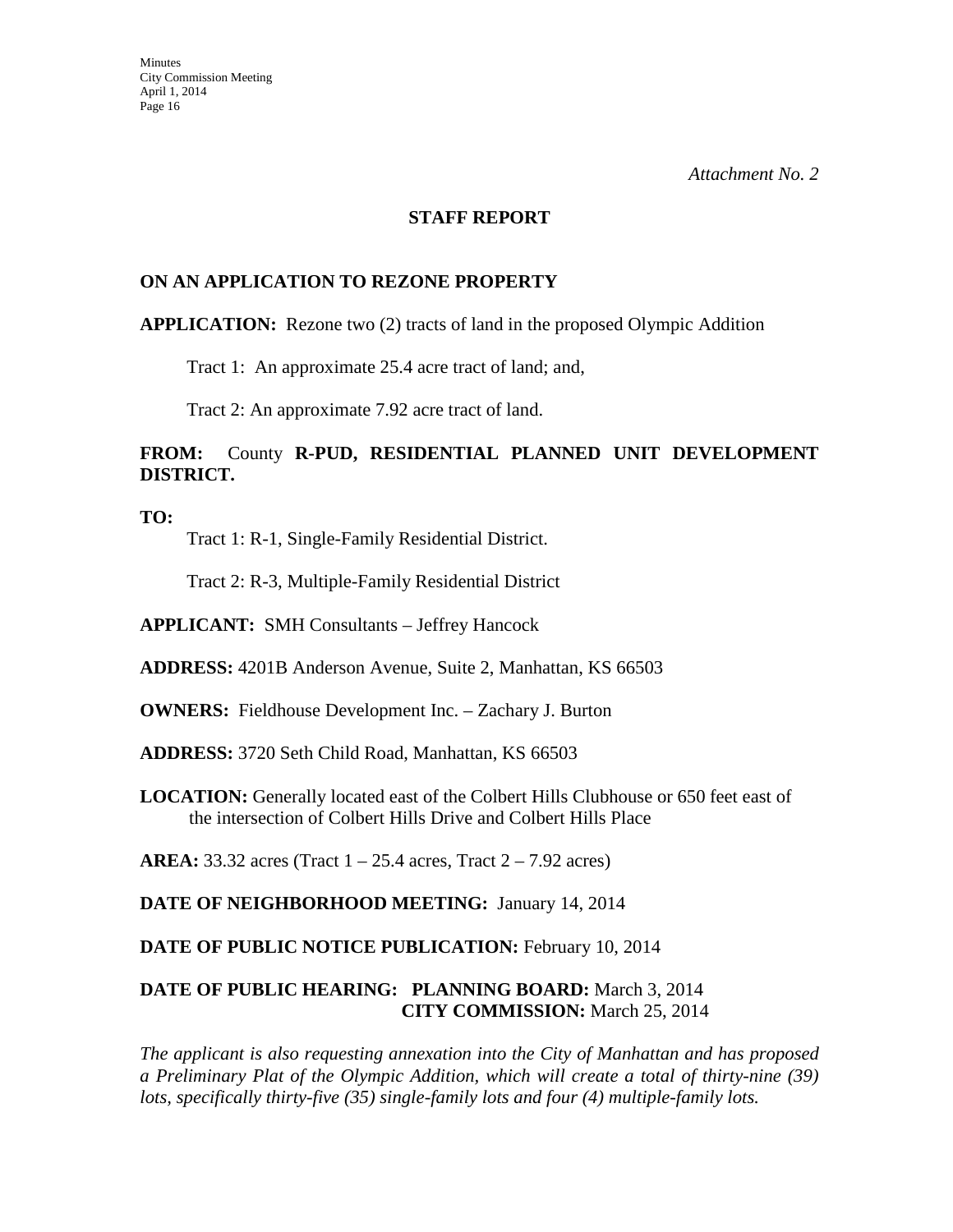- **1. EXISTING USE:** Open and undeveloped tract of land in Grand Mere, a master planned golf course community.
- **2. PHYSICAL AND ENVIRONMENTAL CHARACTERISTICS:** Open range land with native grass cover. The site is an irregular shaped tract that slopes to the center of the tract where a natural ravine is present. The site drains to the southeast to Little Kitten Creek. The site is mostly native grass with tree cover along the natural ravine.

#### **3. SURROUNDING LAND USE AND ZONING:**

 **NORTH:** Colbert Hills Golf Course; R-S District.

**SOUTH:** Colbert Hills Golf Course, including the Colbert Hills Clubhouse; R-S District.

- **EAST:** Colbert Hills Golf Course and undeveloped land in a future Grand Mere neighborhood and open space; County R-PUD and R-S District.
- **WEST:** Colbert Hills Golf Course and undeveloped land in a future Grand Mere neighborhood and open space; County R-PUD and R-S District.
- **4. GENERAL NEIGHBORHOOD CHARACTER:** The general area is a mix of undeveloped land, land recently platted and in the early stages of development, Colbert Hills Golf Course, the Colbert Hills Clubhouse and the Founder's Village gated community.
- **5. SUITABILITY OF SITE FOR USES UNDER CURRENT ZONING:** The site was rezoned to County R-PUD in 1997. At the time of the rezoning, the golf course developer wanted assurance that when the golf course was annexed that a zoning, specifically the County R-PUD for the golf course, was attached. The rezoning to R-PUD was done primarily for the benefit of the golf course development. Those portions of Grand Mere that are not annexed remain County R-PUD. The current County R-PUD predated the Grand Mere Master Plan and Manhattan Urban Area Comprehensive Plan, which currently recommend "Villas" and "Single-Family" and low to medium residential density, respectively. Development in Grand Mere is progressing to ensure attractive and orderly neighborhoods in response to market demand. The Olympic Addition site is suitable for the proposed rezonings to the R-1 and R-3 Districts.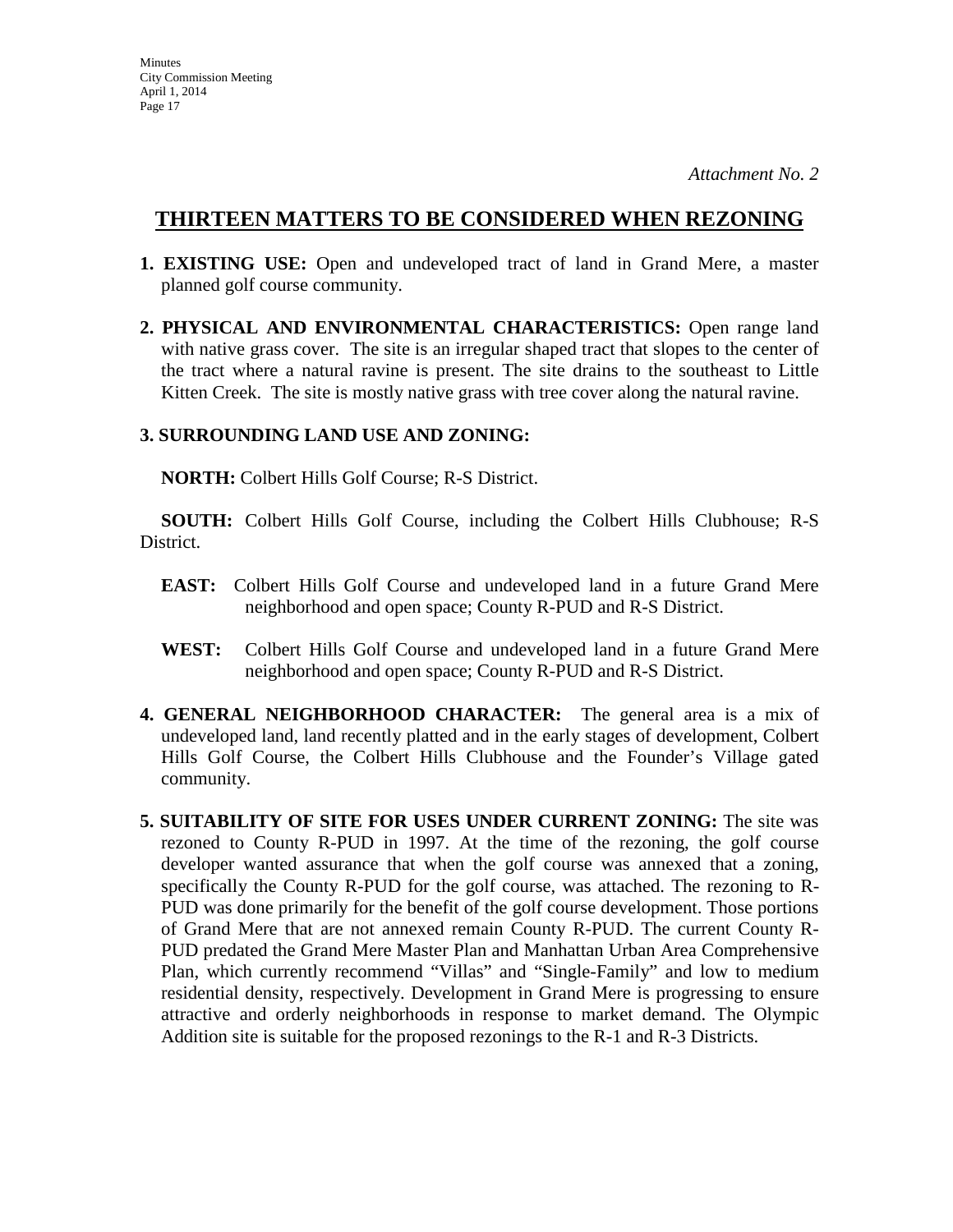**6. COMPATIBILITY OF PROPOSED DISTRICT WITH NEARBY PROPERTIES AND EXTENT TO WHICH IT MAY HAVE DETRIMENTAL AFFECTS:** The proposed rezonings to R-1 and R-3 Districts are compatible with surrounding properties. An increase in light, noise and traffic can be expected, but should cause minimal impacts on adjacent residential properties or the golf course. The R-1 District lots (Lots  $1 - 11$  and  $16 - 39$ ) are located closest to existing and recently proposed single-family homes. The lots are similar in size to other residential lots in the area and are proposed to have homes similar in character to those already present.

The R-3 District lots (Lots  $12 - 15$ ) are located in the northeast corner of the site, farthest from any existing developments, other than the golf course and large lot rural homes located outside of the City limits to the north. The applicant and owner have stated in its neighborhood meeting and in meetings with City Administration that the R-3 District lots will be developed as "townhomes," which have been developed in other locations in Grand Mere Master Planned Community. These housing types are currently defined by the Zoning Regulations as multiple-family dwellings, but have single-family attached appearances, including street facing front doors and attached garages. The design of these dwelling units  $(4 - 6$  single-family attached townhomes in a building) should mitigate any adverse impacts that a traditional apartment building may have on surrounding properties.

To ensure compatibility within Grand Mere, architectural guidelines and design standards provide for building review and approval. A private design review committee is responsible for enforcement of guidelines and standards *(see policy statement below under Grand Mere Community Master Plan, Part III.)* The guidelines and standards are private and are not part of the rezoning. The policy statements are mentioned because they are part of the Grand Mere Master Plan policies.

The applicant held a neighborhood meeting on January 14, 2014. According to the meeting report, five (5) neighbors attended the meeting and raised general questions regarding the project, Grand Mere Architectural Standards and other issues not related to the proposed project.

## **7. CONFORMANCE WITH COMPREHENSIVE PLAN:**

## **MANHATTAN URBAN AREA COMPREHENSIVE PLAN**

The Olympic Addition is shown on The Future Land Use Map in the Northwest Planning Area as Residential Low/Medium Density, RLM. Applicable RLM policies *(in italics)* of the Comprehensive Plan include: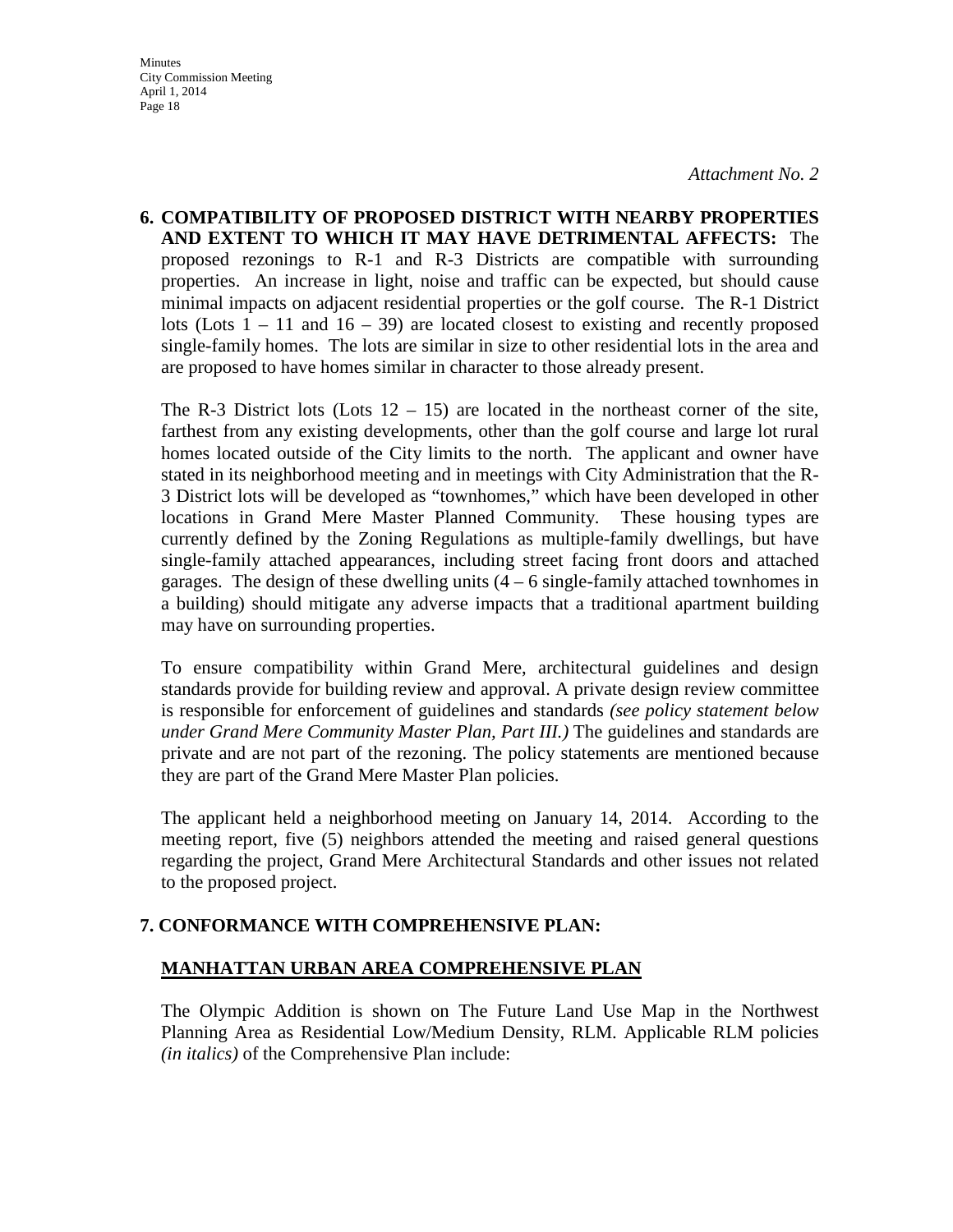#### *Residential Low/Medium Density (RLM)*

#### *RLM 1: Characteristics*

*The Residential Low/Medium Density designation incorporates a range of singlefamily, single-family attached, duplex, and town homes, and in appropriate cases include complementary neighborhood-scale supporting land uses, such as retail, service commercial, and office uses in a planned neighborhood setting, provided they conform with the policies on Neighborhood Commercial Centers. Small-scale multiple-family buildings and condominiums may be permissible as part of a planned unit development, or special mixed-use district, provided open space requirements are adequate to stay within desired densities.* 

#### *RLM 2: Appropriate Density Range*

*Densities in the Residential Low/Medium designation range between less than one dwelling unit/acre up to 11 dwelling units per net acre.* 

#### *RLM 3: Location*

*Residential Low/Medium Density neighborhoods typically should be located where they have convenient access and are within walking distance to community facilities and services that will be needed by residents of the neighborhood, including schools, shopping areas, and other community facilities. Where topographically feasible, neighborhoods should be bounded by major streets (arterials and/or collectors) with a direct connection to work, shopping and leisure activities.* 

#### *RLM 4: Variety of Housing Styles*

*To avoid monotonous streetscapes, the incorporation of a variety of housing models and sizes is strongly encouraged in all new development.* 

## **GRAND MERE COMMUNITY MASTER PLAN**

The Grand Mere Community Master Plan was originally adopted in April 2000 and is included as a specific Land Use Element of the current Comprehensive Plan adopted in 2003. The Grand Mere Plan is a more detailed level neighborhood plan for the entirety of Grand Mere. The Master Plan map shows the site to include Villa #6, a 18.6 acre tract designated RLM (Residential Low to Medium) and Single-Family #8, a 15.8 acre tract also designated as RLM (see below under Residential Types for the RLM description).

Applicable policies *(in italics)* from the Grand Mere Community Master Plan include: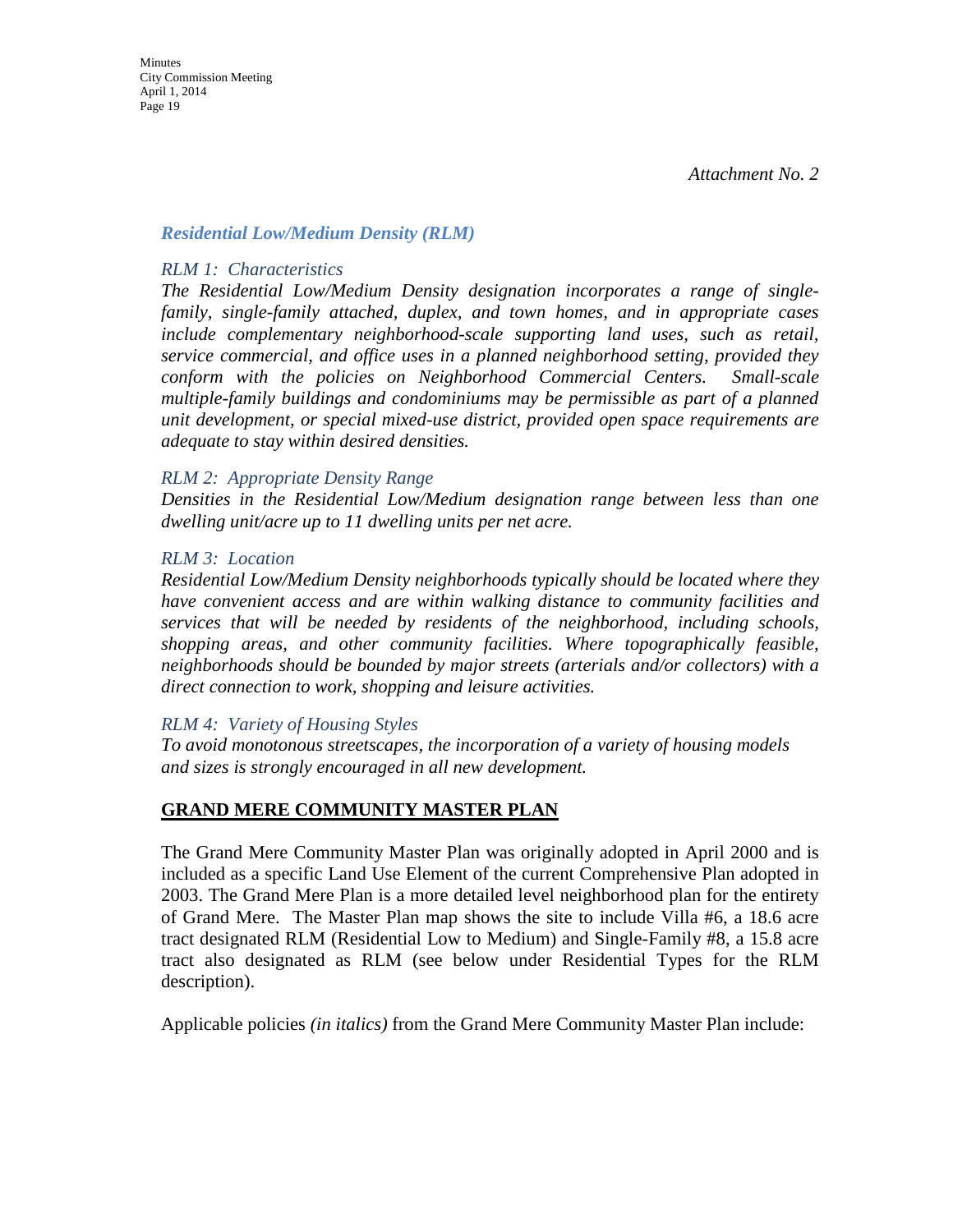## *PROJECT INTENT*

*The overall Land Use Amendment is intended to create a community designed within a park. By responding to the natural terrain, preserving natural corridors, protecting the slopes and riparian environment, a harmonious relationship with the land can be created for the community.* 

*Grand Mere is envisioned as an upscale residential community, with the University's Colbert Hills Golf Course and preserved open space interwoven throughout the development. The community is made up of individual neighborhoods defined by open space features, topography, connection to the Grand Mere Parkway, and the golf course. A strong joint effort has integrated the golf course design (Colbert Hills) and the overall community design (Grand Mere Development). The interconnectivity of automobile circulation, pedestrian/bicycles, and open space, as well as residential neighborhood placement and overall community utility location, has created a well integrated community with both future residences and community recreation as the main focus. Flexibility is built into the land use plan to allow the development to respond to market demand.* 

*Specific types of residential product may subtly change in the future due to market demand as the development pattern becomes clearer and as the community matures. The community will offer a high level of design quality, architectural variety, and a wide range of housing types to address the potential markets appropriate for an upscale development.* 

## *5 KEY DESIGN CONCEPTS*

## *1. Create a high quality residential community*

*Create a community of villages, residential neighborhoods, and neighborhood commercial areas centered along the projects' spine, Grand Mere Parkway. Through the use of architectural design guidelines and development reviews the quality of building construction will be maintained at the highest level.* 

## *2. Integrate the Natural Environment*

*Preserve the natural slopes and open space features. Provide a visual connection to the natural beauty of the development: the golf course in the valleys, the long vistas/views, and the prairie environment.* 

## *3. Offer a Variety of Residential Living*

*Offer a wide range of residential products and lot types to address the market demands of the well informed and upscale consumer. An integrated community of many housing*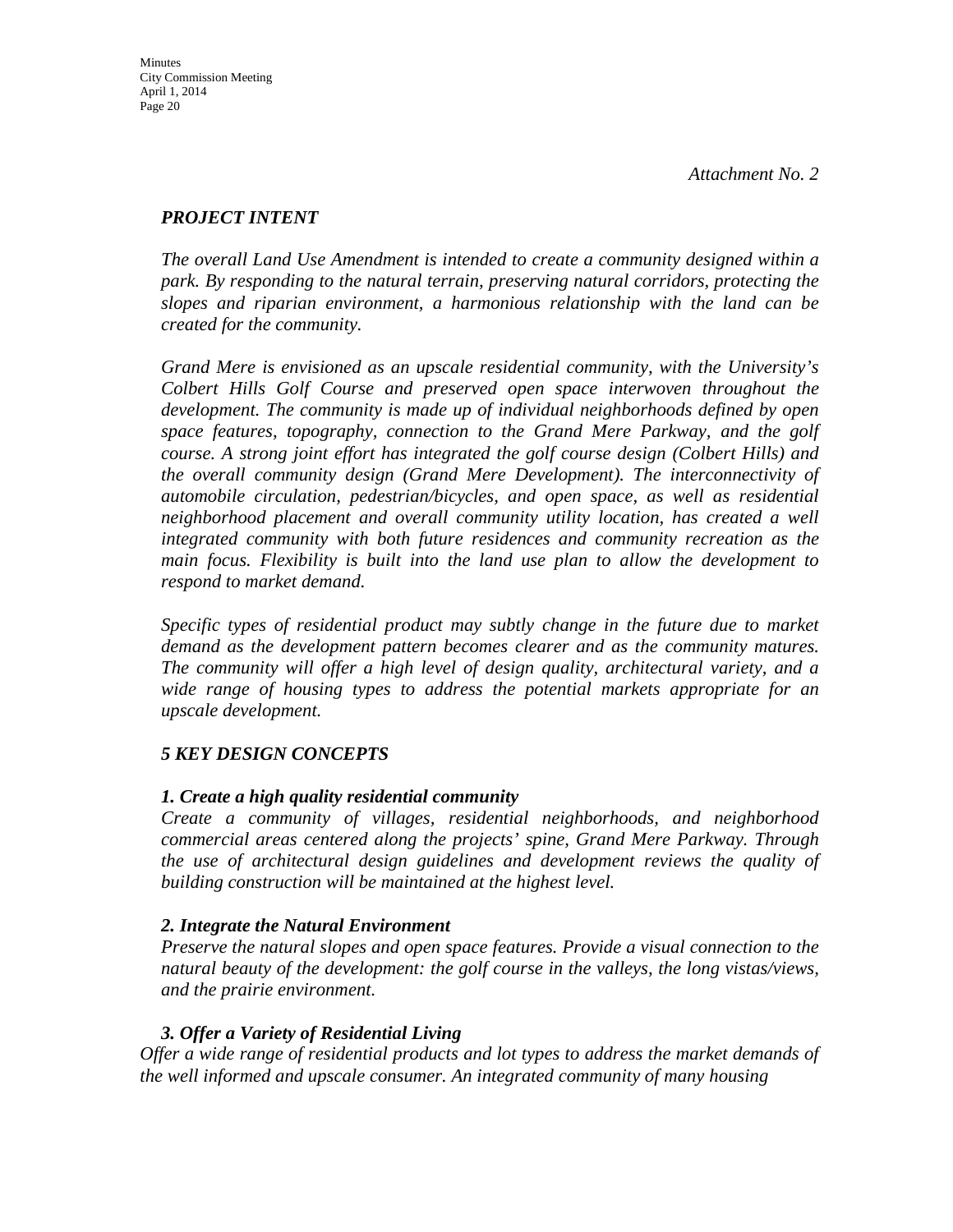*types will help to provide an interesting streetscape, a quality neighborhood texture, and a sustainable development.* 

#### *4. Create a Pedestrian/Bicycle System*

*Provide pedestrian/bicycle connections throughout the development, following the Grand Mere Parkway, open space corridors and the linear park connections provided as part of the Master Plan along Little Kitten Creek and the continuation of the Hudson trail.*

*Grand Mere Community Overall Development Plan* 

## *III. COMMUNITY CONCEPTS AND DEVELOPMENT STRATEGY*

*Grand Mere is proposed as a Master Planned Community consisting of a wide range of residential housing types and densities and will be utilizing both Planned Unit Development and Conventional Zoning Development standards based on specific sites and development types.* 

*The overall Grand Mere Project consists of 1,054 (estimated) acres, including the Colbert Hills Golf Course. Rather than dispersing development throughout the entire property, the project purposes to "concentrate" neighborhood development within residential and commercial villages on approximately 543 acres preserving almost 50% of the land as natural open space or golf course. This concept, while proposing a variety of home types and densities, provides large natural open spaces, golf course amenity for the general public, and peripheral residential villages as large lot or low density residential products that create an overall density (1.5 du/ac) for the site, consistent with the surrounding neighborhoods. All housing types shall belong to the Master Homes Association, which will be responsible for enforcing the covenants and restrictions, and maintaining the common grounds.* 

*Within the community, residential neighborhoods are supported by neighborhood commercial services, which provide a focus and entry element for the development. These neighborhood office and retail villages are envisioned as community services located at the development entries along the Little Kitten Creek entry and Kimball Ave. and the future northern entry on Marlatt.* 

*Throughout the plan, connecting open space systems, sidewalks and bike trails provide pedestrian connections between residential neighborhoods, public amenities and the neighborhood services. These are planned connections to occur in a variety of types and locations. As each phase of development is planned in detail, the specific pedestrian connections will be part of each village plat and relate back to the overall Circulation Parks & Open Space Plan.*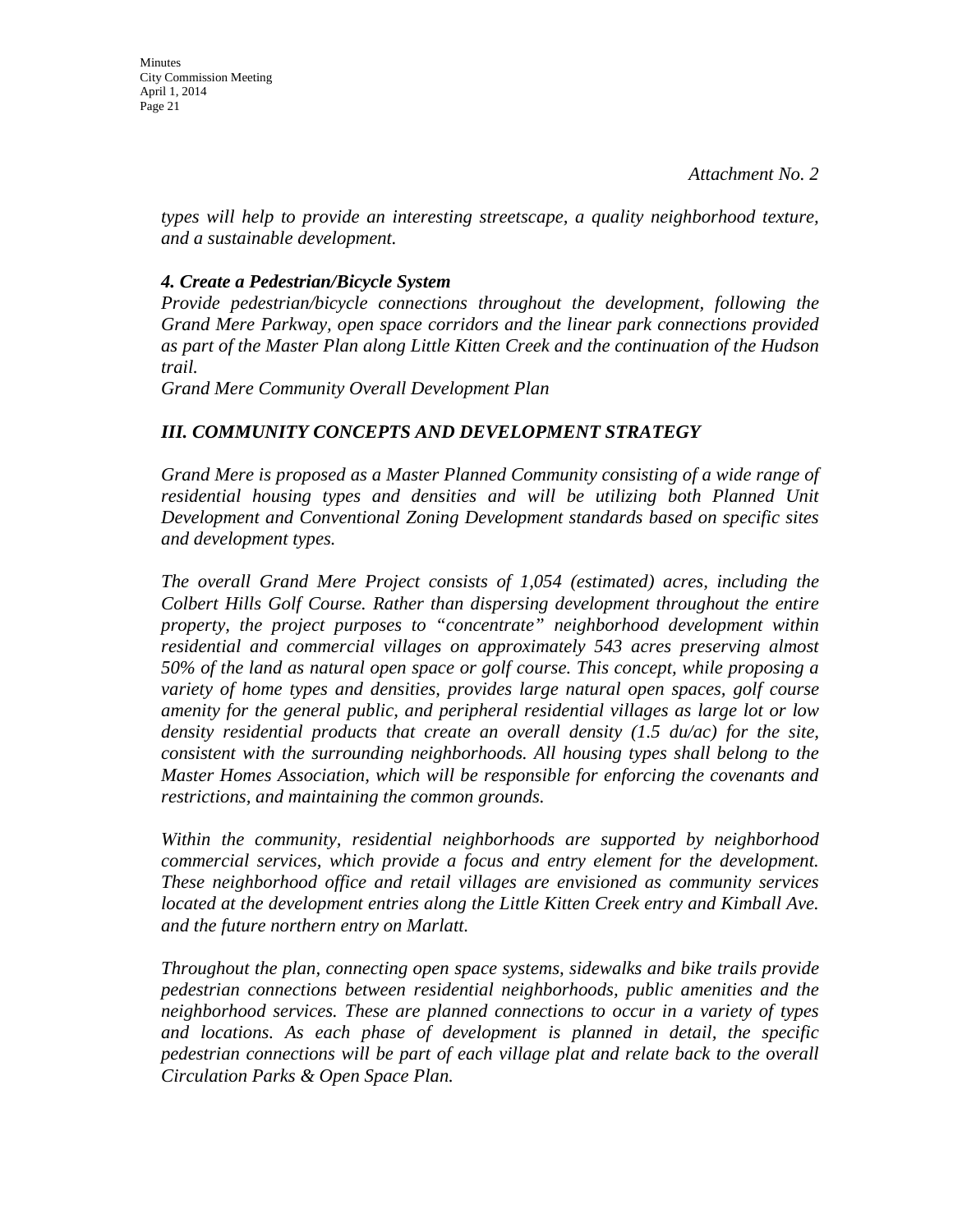Minutes City Commission Meeting April 1, 2014 Page 22

> *Grand Mere Community Architectural Guidelines and Design Standards will provide for the review and approval of all site and building plans for the Grand Mere property. The Design Review Committee of Grand Mere will be responsible for enforcement of these guidelines and standards. The Developer believes that careful planning and enforcement of design and development standards will ensure orderly, attractive, and*  lasting development, all of which will preserve and enhance the value of the *community.*

#### *A. Residential Neighborhoods*

*The planning concept proposes a wide range of residential uses, with densities ranging from 1 to 20 dwelling units per acre (du/ac) within individual parcels. Generally, individual neighborhoods are envisioned as small enclaves in order to promote a mix of different product types, create intimate neighborhoods, and to build a strong community image from the project's onset. The key to a sustainable successful development is quality design and construction, and a variety of housing price points to attract a wide spectrum of residential consumers. Higher density residential, as well as small lot single-family opportunities are integrated into the community along Grand Mere Parkway, rather than isolated or located along the site's edges. While building a stronger new community, this concept also reduces impact on existing adjacent neighborhoods by focusing the traffic and circulation internally.* 

Approximately half of the Olympic Addition is designated as Single Family # 8. The other half is designated as Villas #6, Single Family (RLM). The different residential types are described as:

#### *Residential Types:*

#### *Single Family RLM*

*The 273.4 acres of single family proposed for grand Mere represents 50% of the total proposed residential acreage. The detached single family products will range in size and density. The village of single family will be developed as parcels and each will be controlled to maximize views, walkouts, and architectural design quality. The Grand Mere Architectural Review Committee will provide design review of the homes and general site development guidance. Each single family village will be signed and themed as a unique part to the overall Grand Mere development and developed as the market demands. Each parcel will provide internal open space, storm drainage controls, and pedestrian linkages between the villages in addition to the designated Grand Mere Circulation Park & Open Space Plan.* 

#### *Villas (RLM)*

*The villa parcels are located in niches and high quality view areas along the parkway and within the development along the golf course. Villas are single family homes that*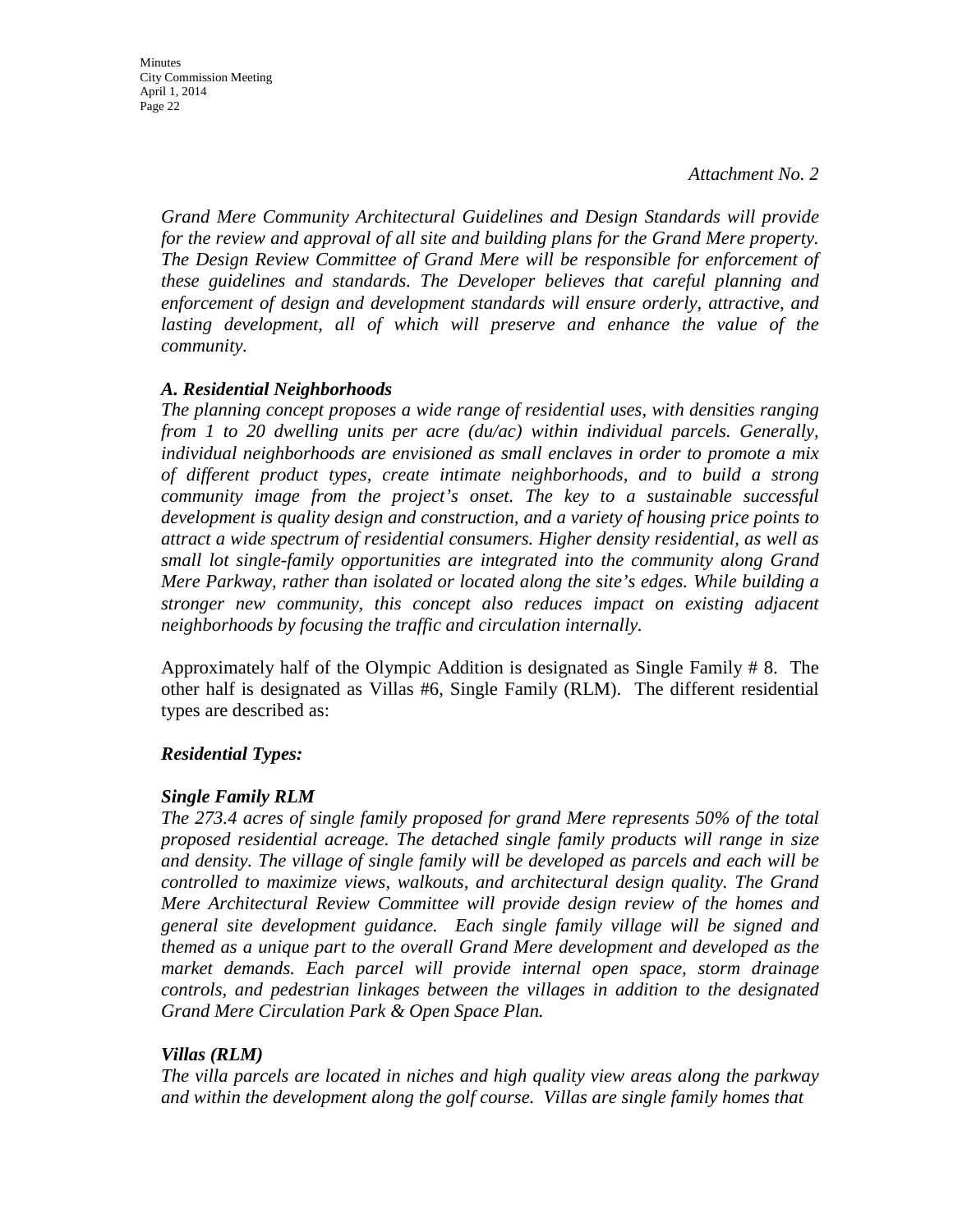*provide an alternative to the maintenance requirements needed for a typical single family home. The villa concept is an upscale residential product that generally provides master bedroom on the first floor and expansion space either up or down for additional bedrooms or entertainment. Villa Homes Association dues create the revenue to provide maintenance for landscape, snow removal, and in some cases, maintenance of the home.* 

#### *Golf Course Villas*

*As part of the Colbert Hills Golf Course Clubhouse complex, villas are planned along the 9th fairway. The villas would occur in a cluster of 10 units in one phase. These homes may be two attached single family dwellings with strong architectural theme and design controls in concert with the proposed golf clubhouse architecture. Private auto courts with off street parking will access the homes.*

#### *Grand Mere Villas*

*These villas will be attached and detached depending on the parcel and market demands. Two and three car garages would be provided. Each village will have its own theme signage and architectural design controls. The villages would be developed in phases of 5 – 15 acres.* 

#### *C. Streets and Circulation System*

*Residential streets within Grand Mere are envisioned as a key element of "neighborhood quality," offering a place to walk and play, as well as to drive and park. The streetscape in and along the roads will reflect the quality of the community through the use of signage monumentation and landscaping depending on the location and natural conditions of the space providing strong visual "cues" to better orient drivers to their locations and destinations.* 

*When utilizing the approved Manhattan street system standards the hierarchy, streetwidths, design speeds, and travel/parking lanes are consistent and will not compromise auto on-street parking, or bike and pedestrian access. The street layout will frame important views and vistas, including buildings, golf course, and natural features. Onstreet parking is available on all local streets.* 

*The Master Planned Community will be accessed from Kimball Avenue and Marlatt Avenue. Additional access points into the Community from surrounding residential streets are shown on the Master Plan.* 

#### *D. Pedestrian and Bicycle Circulation System*

*Connectivity with the City of Manhattan Linear Park Master Plan is our main focus for the overall trails system. A comprehensive pedestrian and bicycle system is proposed*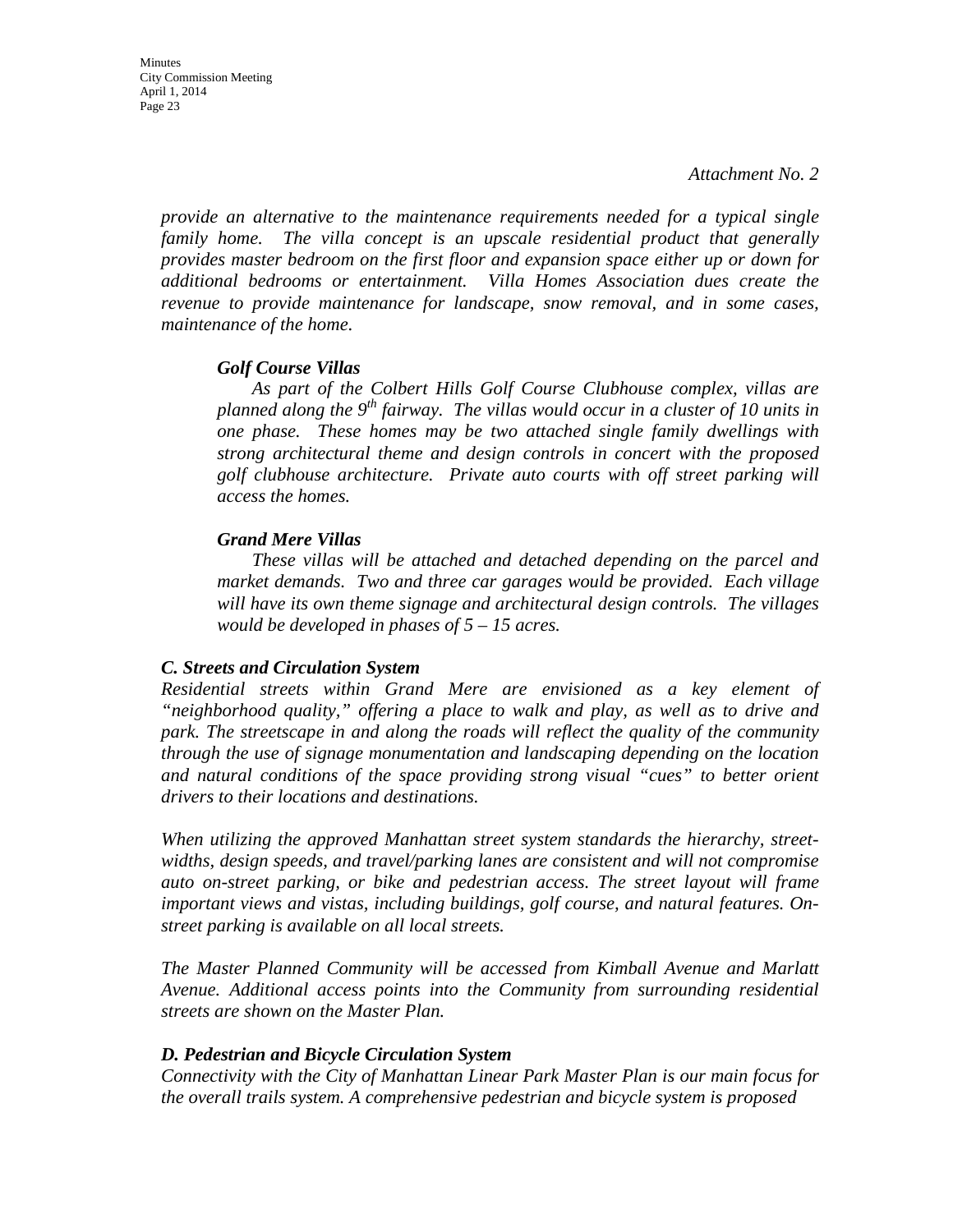**Minutes** City Commission Meeting April 1, 2014 Page 24

> *for the community to provide access to individual neighborhoods, the Club Facility and Hotel site, commercial services, and open space amenities~ Elements include both offstreet and on street bike paths, natural unimproved trails, and a 17.2 acre linear park along Little Kitten Creek. An easement shall be provided for the extension of the Hudson trail northward, along the east property line to northeast corner section 3-10- 7. All trail/path systems will be site- specifically designed at the time of construction. Each will be reviewed on a site-by-site basis to ensure sensitive placement and minimum disturbance. This will be coordinated with the Park & Recreation Board and the Parks and Recreation Department.*

#### *G. Golf Course Development*

*The Grand Mere development drainage and detention system shall be designed to work in concert with the golf course drainage and detention system. The course was designed to meet the environmental goals of the Audubon International Signature Status Program.* 

#### *Bike Paths, Trails and Sidewalks*

*Bike paths, trails and sidewalks are provided along the internal streets and open spaces to provide internal connections between the villages where possible. See the Circulation*

*Parks & Open Space Plan* 

The proposed townhome model appears to conform to the Grand Mere Master Plan description of "Grand Mere Villas," as they most generally appear like an attached single-family home.

It is apparent that the applicant and owner have made an effort to locate the townhome dwellings farthest away from the existing homes in Founders Village. This essentially switches the designation of land uses in the Grand Mere Master Plan so that the townhomes are now farther away from Founders Village and the single-family lots are closer.

The total residential density in the Olympic Addition is 1.77 dwelling units per net acre (assuming 6-unit townhomes on the 4 proposed R-3 lots). The density for the R-1 District area will be 1.38 dwelling units per acre. The proposed density for the R-3 District area (assuming 6-unit townhomes on the 4 lots) will be 3.03 dwelling units per net acres. Comprehensive Plan suggests less than 1 - 11 dwelling units per net acre is appropriate in the RLM category and the Grand Mere Plan suggests a range of 1-20 dwelling units per acre in individual parcels and an overall density in all of Grand Mere of 1.5 units per acre.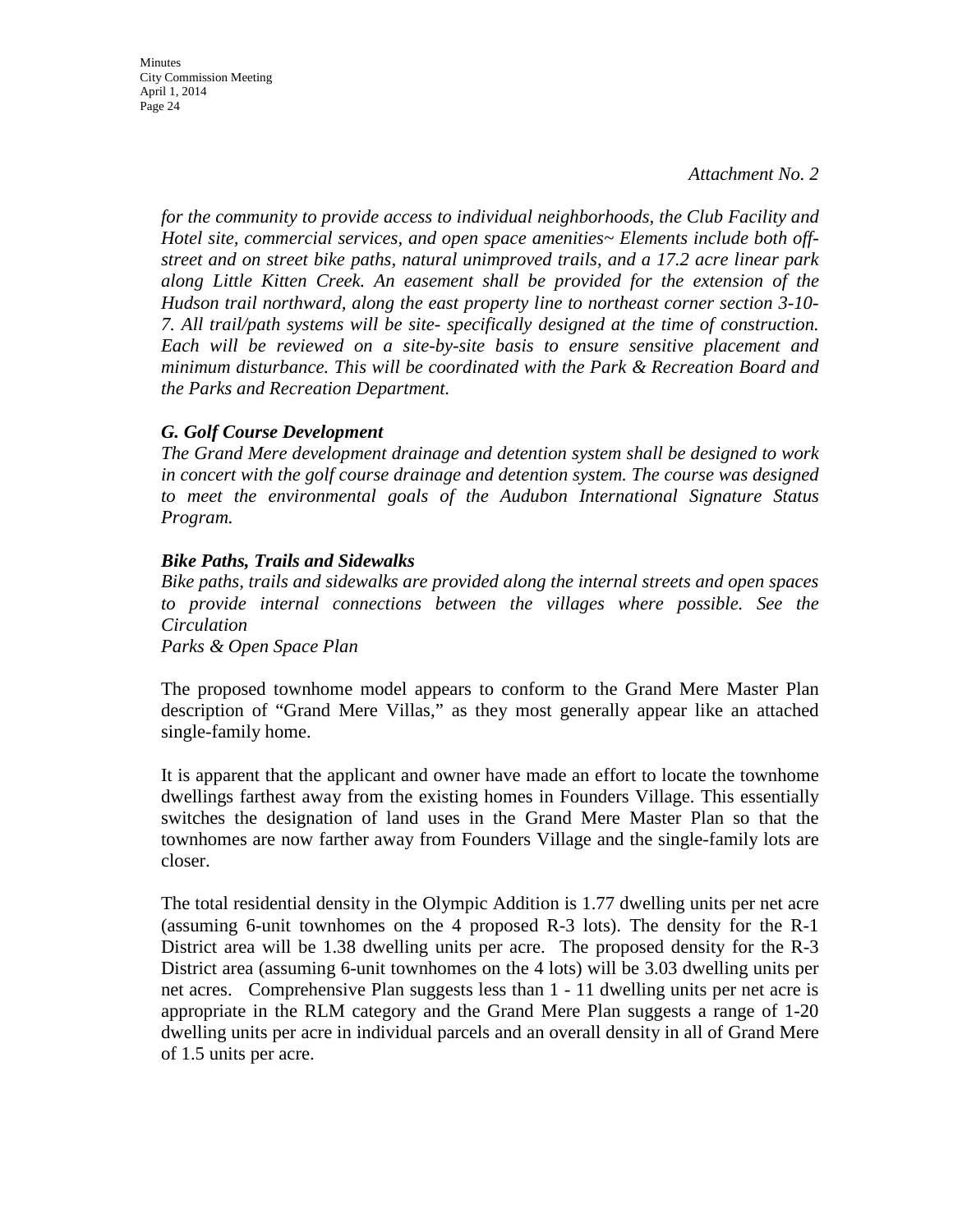**Minutes** City Commission Meeting April 1, 2014 Page 25

> The proposed rezoning of the Olympic Addition conforms to the policies of the **G**rand Mere Community Master Plan, and the Manhattan Urban Area Comprehensive Plan.

#### **8. ZONING HISTORY AND LENGTH OF TIME VACANT AS ZONED:**

August 7, 1997 Riley County Commission approved Preliminary Development Plan of Colbert Hills and the Wildcat PUD.

- August 14, 1997 Riley County Commission approved Final Development Plan.
- February 7, 2000 Planning Board approves resolution adopting Grand Mere Community Master Plan and amendment of Comprehensive Land Use Plan.
- March 7, 2000 City Commission approved first reading of an ordinance adopting the Grand Mere Community Master Plan.
- April, 2003 Comprehensive Plan adopted. Grand Mere Community Master Plan adopted as a related plan and implementation document.

The tract has remained vacant to date and was range land prior to development of the adjoining golf course and surrounding Grand Mere.

## **9. CONSISTENCY WITH INTENT AND PURPOSE OF THE ZONING ORDINANCE:**

The intent and purpose of the Manhattan Zoning Regulations is to protect the public health, safety, and general welfare; regulate the use of land and buildings within zoning districts to assure compatibility; and to protect property values.

The proposed rezoning is consistent with the intent and purpose of the Manhattan Zoning Regulations and R-1 and R-3 Districts because proposed lot sizes conform to the minimum requirements of the R-1 and R-3 Districts. In addition, the proposed Preliminary Plat dedicates easements and rights-of-way to serve the subdivision consistent with the requirements of the Manhattan Urban Area Subdivision Regulations.

Tract 1

The R-1, Single-Family Residential District is designed to provide a dwelling zone at a density no greater than one dwelling unit per 6,500 square feet. The Preliminary Plat shows lots ranging from approximately 14,717 square feet in area up to 67,103 square feet in area, with the majority of lot sizes between 14,717 square feet in area to 30,283 square feet in area. The proposed lots conform to the requirements of the proposed R-1 District.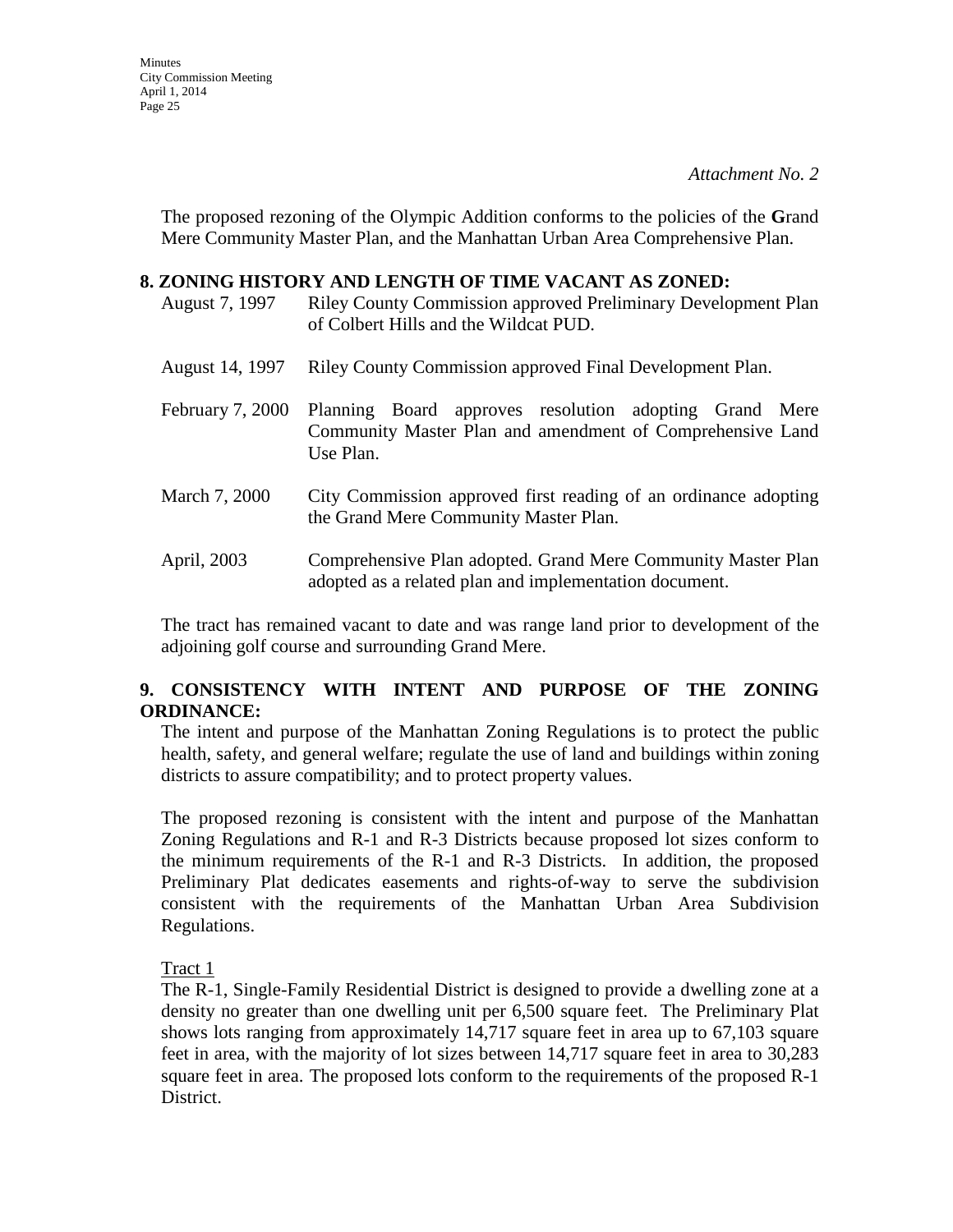Tract 2

The R-3 District is designed to provide for multiple-family development at a density no greater than one (1) dwelling unit per 1,000 square feet. Minimum lot size for singlefamily detached dwellings is 5,000 square feet in area; 3,750 square feet for singlefamily attached; 7,500 square feet for a two-family dwelling unit; and, 1,000 square feet per family, but not less than 6,000 square feet for multiple-family dwellings.

The proposed R-3 District portion of the Olympic Addition consists of lots ranging from approximately 65,139 square feet in area to 86,534 square feet in area. The proposed lots conform to the requirements of the proposed R-3 District.

The R-1 and R-3 Districts are consistent with the Manhattan Zoning Regulations, with lot sizes reflected on the Preliminary Plat of the Olympic Addition.

- **10. RELATIVE GAIN TO THE PUBLIC HEALTH, SAFETY AND WELFARE THAT DENIAL OF THE REQUEST WOULD ACCOMPLISH, COMPARED WITH THE HARDSHIP IMPOSED UPON THE APPLICANT:** There appears to be no gain to the public that denial of the rezoning of Tract 1 and Tract 2 would accomplish. No expected adverse affects on the public health, safety and welfare as a result of the rezonings. Development of the site cannot proceed until the proposed Preliminary Plat is approved. A separate application was submitted for approval of a Preliminary Plat. It may be a hardship upon the owner if the rezonings are denied.
- **11. ADEQUACY OF PUBLIC FACILITIES AND SERVICES:** Adequate street, sanitary sewer and water services are available to serve Tract 1 and Tract 2.
- **12. OTHER APPLICABLE FACTORS:** None
- **13. STAFF COMMENTS:** City Administration recommends approval of the proposed rezoning of Tract 1 and Tract 2 in the Olympic Addition, consisting of:
	- Tract 1: from County R-PUD, Residential Planned Unit Development District**,** to R-1, Single- Family Residential District, based on the findings in the Staff Report; and
	- Tract 2: from County R-PUD, Residential Planned Unit Development District**,** to R-3, Multiple-Family Residential District, based on the findings in the Staff Report.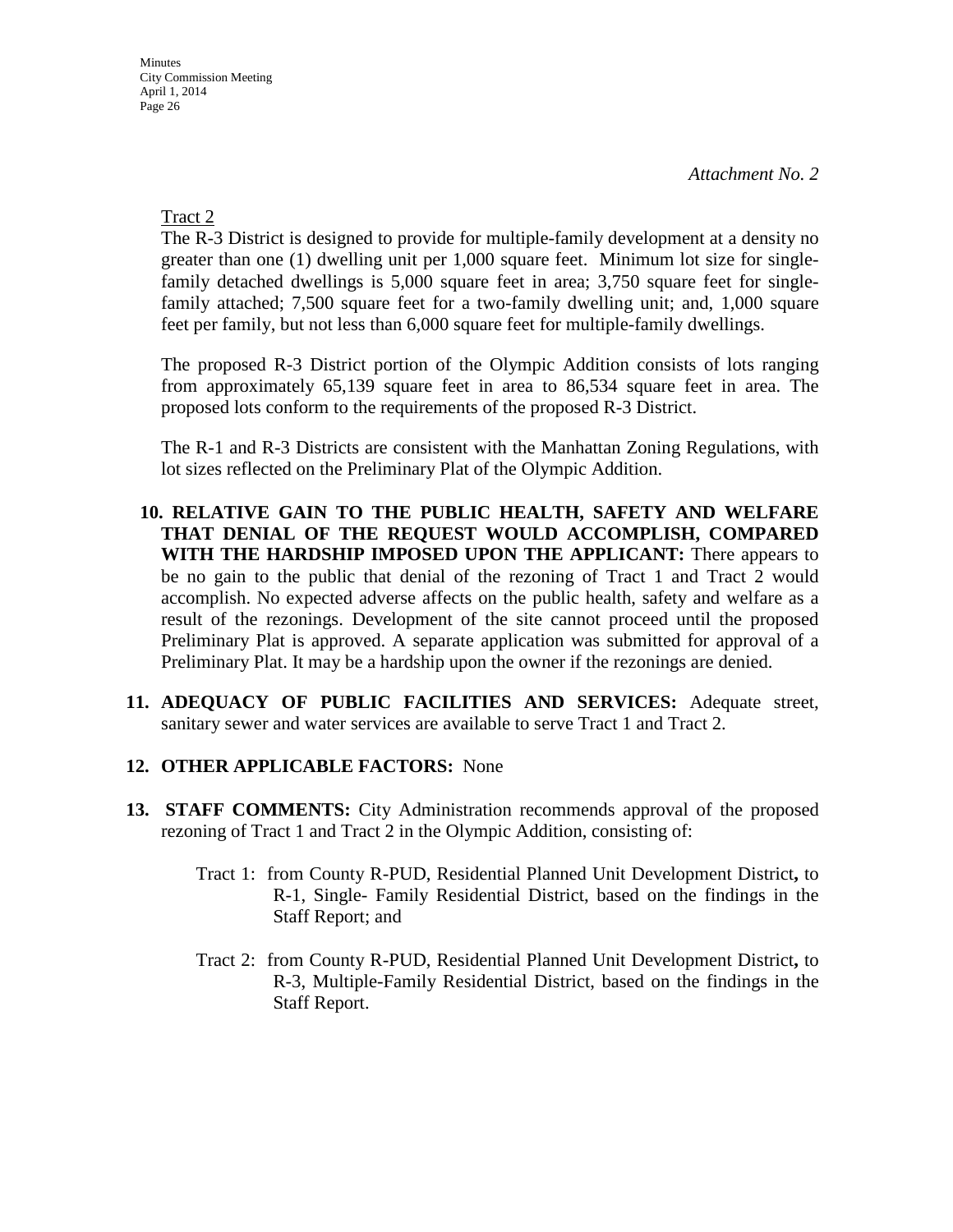## **ALTERNATIVES:**

- 1. Recommend approval of the proposed rezoning of the Olympic Addition consisting of:
	- Tract 1: An approximate 25.4 acre tract of land from County R-PUD, Residential Planned Unit Development District**,** to R-1, Single- Family Residential District; and,
	- Tract 2: An approximate 7.92 acre tract of land from County R-PUD, Residential Planned Unit Development District**,** to R-3, Multiple-Family Residential District, based on the findings in the Staff Report.
- 2. Recommend denial of the proposed rezoning, stating the specific reasons for denial.
- 3. Table the proposed rezoning to a specific date, for specifically stated reasons.

## **POSSIBLE MOTION:**

The Manhattan Urban Area Planning Board recommends approval of the proposed rezoning of the proposed Olympic Addition, consisting of:

- Tract 1: An approximate 25.4 acre tract of land from County R-PUD, Residential Planned Unit Development District**,** to R-1, Single- Family Residential District, based on the findings in the Staff Report; and
- Tract 2: An approximate 7.92 acre tract of land from County R-PUD, Residential Planned Unit Development District**,** to R-3, Multiple-Family Residential District, based on the findings in the Staff Report.

**PREPARED BY:** Chad Bunger, AICP, CFM, Senior Planner

**DATE:** February 21, 2014

CB/vr 14020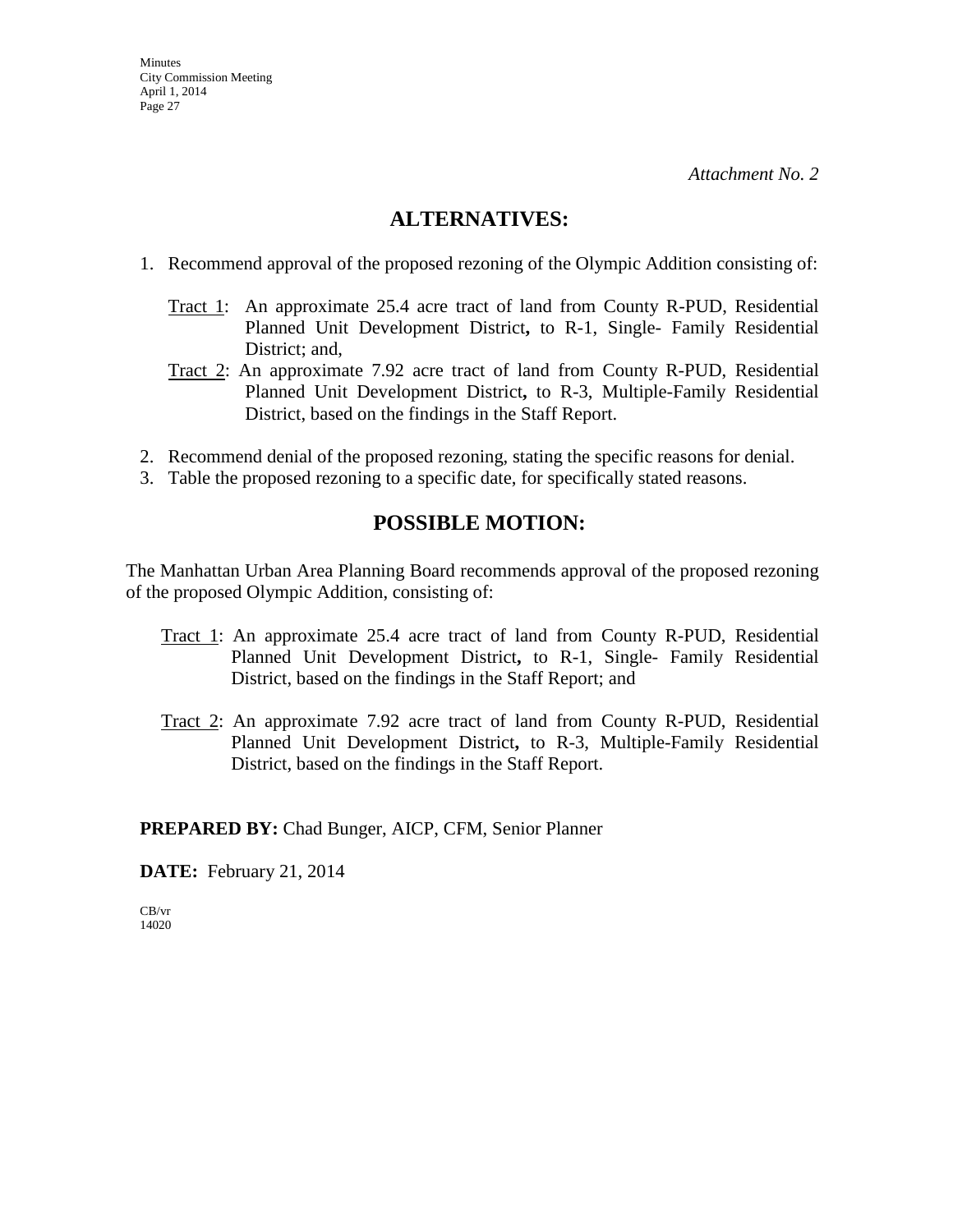#### **STAFF REPORT**

#### **AN AMENDMENT OF ORDINANCE NO. 4093 AND THE APPROVED FINAL DEVELOPMENT PLAN OF BRIARVIEW ADDITION COMMERCIAL PLANNED UNIT DEVELOPMENT.**

## **BACKGROUND**

**APPLICANT/OWNER:** DPRA, Inc. – Marcy Carter, CFO

**ADDRESS:** 200 Research Drive

**LOCATION:** Lot R.P. 1, University Heights Addition, First Unit

**AREA:** 2.99 Acres

**DATE OF PUBLIC NOTICE PUBLICATION:** February 24, 2014

## **DATE OF PUBLIC HEARING: PLANNING BOARD:** March 17, 2014 **CITY COMMISSION:** April 1, 2014

## **EXISTING PUD**

#### **Ordinance**

Ordinance No. 4093 was approved on September 20, 1983. The Ordinance rezoned the property from I-1, Research Park District to PUD, Planned Unit Development. The Ordinance documents did not specifically list any permitted uses or conditions of approval, but rather stated:

Section 2. The use limitations and space limitations as described in the Development Plan and Documents as filed with the application in the Zoning Administrator's Office shall apply to this district and govern the development therein. The PUD use is generally for Business and Professional Office Use.

The PUD site plans showed a total of 40,000 square feet of office space in five (5) buildings, with associated off-street parking and landscaping on two (2) lots. Lot 1, Briarview Office Park Addition created a two-story medical office building with approximately 6,800 square feet of floor space.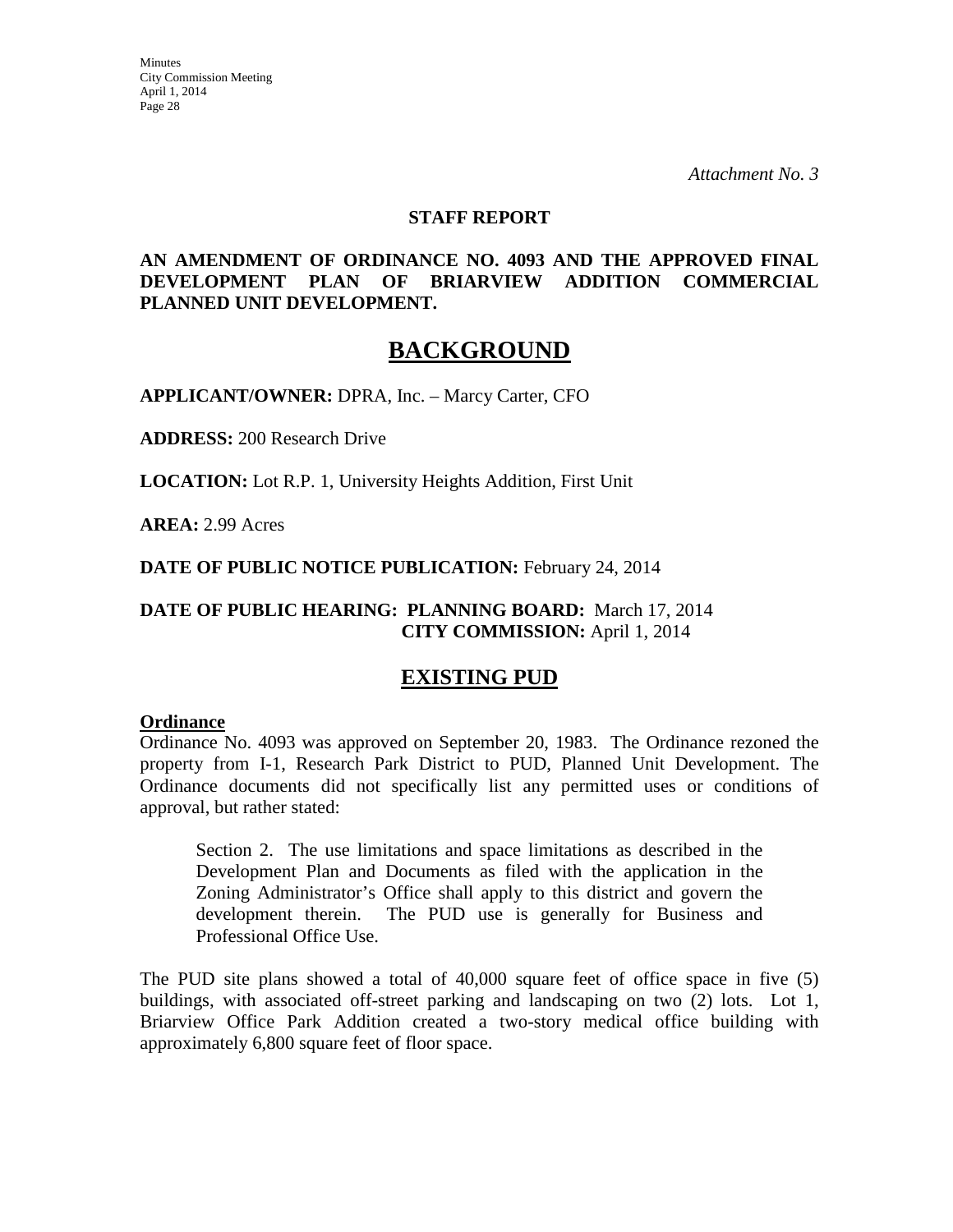*Attachment No. 3* 

Four (4) separate buildings were envisioned on Lot R.P. 1, University Heights, First Unit (the site). The development plan showed the existing building, which is a two (2) story building with 8,304 square feet of floor area and three (3) other buildings. The other buildings and associated parking lot was never constructed. The existing building was constructed in 1973 as an office building.

At the Manhattan Urban Area Planning Board public hearing on August 15, 1983, a condition of approval was made that "only the building on the lower level (Lot 1, Briarview Office Park Addition) of the site could be used for medical or dental uses. This condition was made part of Ordinance No. 4093 that established the PUD.

## **PROPOSED AMENDMENT**

The applicant, DPRA, Inc. has reduced its business capacity at the site to the point that they would like to sell the site and move to a new location. A medical practice would like to purchase the site and open a medical office in the existing building.

The proposal is to amend Ordinance No. 4093 to allow medical office uses, which would include dental and other similar professional uses, on the site, Lot R.P. 1, University Heights Addition, First Unit. The proposed PUD Amendment is also to remove the three (3) buildings that were never constructed on the site from the development plans.

## **Proposed Buildings, Structures, and Phasing**

The existing building is a two-story office building with a floor area of approximately 8,304 square feet. To the southwest of the building is an off-street parking lot with thirtyseven (37) parking spaces. The parking lot gains access from two (2) curb cuts on Research Drive to the west. No changes are proposed to the existing building or parking lot.

No additional buildings are proposed on the site. The three (3) buildings originally planned for the development have been eliminated from the development plans.

Any future changes to the existing building or site layout will require an amendment to the PUD, subject to Section 9-108 of the Zoning Regulations.

## **PROPOSED SIGN:**

An existing sign is located at the site's southern entrance. The sign is approximately twenty-four (24) square foot, three (3) feet tall and externally illuminated. New signage for the future tenants will be required to use the same sign dimensions and materials or seek an amendment to the PUD.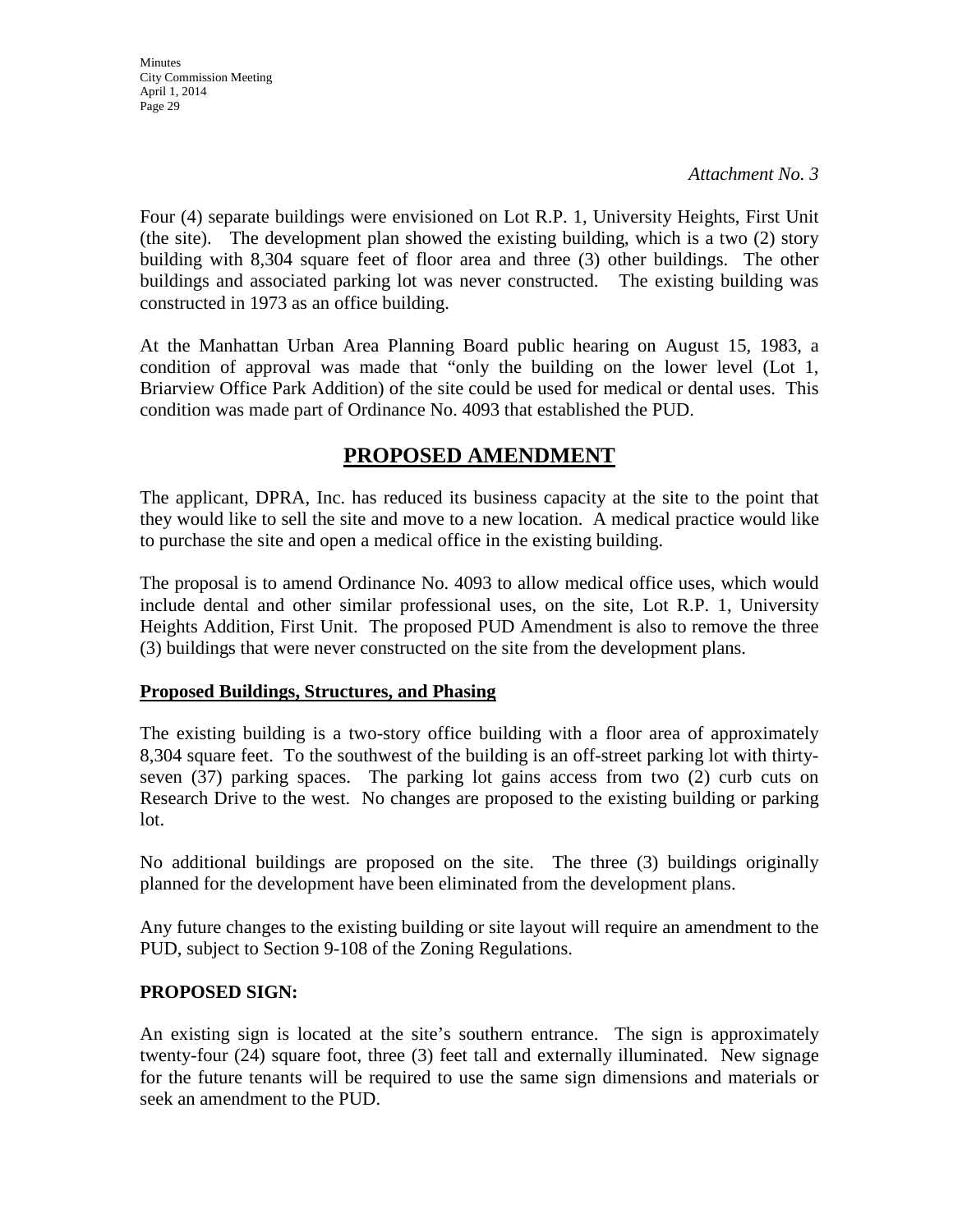**PROPOSED LIGHTING:** No change to the exterior lighting is proposed. The exterior lighting on the site include a utility pole at the northwest corner of the parking lot with an area flood light and wall mounted lights on the existing building.

# **MATTERS TO BE CONSIDERED WHEN AMENDING A PLANNED UNIT DEVELOPMENT**

## **1. WHETHER THE PROPOSED AMENDMENT IS CONSISTENT WITH THE INTENT AND PURPOSE OF THE APPROVED PUD, AND WILL PROMOTE THE EFFICIENT DEVELOPMENT AND PRESERVATION OF THE ENTIRE PUD:**

The Briarview Office Park PUD created a business and office park that was to have up to 40,000 square feet of office space in five (5) buildings. The proposed PUD amendment would expand the use on the site to permit medical offices on the site. The condition of approval by the Manhattan Urban Area Planning Board and Ordinance No. 4093 prohibited medical offices on the subject site. The proposed PUD Amendment is consistent with the intent and purpose of the approved PUD. The Zoning Regulations generally view medical offices to be synonymous with business and professional offices. The proposed use on the site will match the permitted use that exists on the adjacent lot to the south within the PUD.

**2. WHETHER THE PROPOSED AMENDMENT IS MADE NECESSARY BECAUSE OF CHANGED OR CHANGING CONDITIONS IN OR AROUND THE PUD, AND THE NATURE OF SUCH CONDITIONS:** The proposed amendment is necessary because the applicant would like to sell the site to a buyer that is interested in establishing a medical office in the existing building. The most significant change to the PUD is that the other three (3) proposed buildings on the site were never constructed. This removed over 24,700 square feet of office space from the PUD. The elimination of the that future office space will most likely reduce any adverse impacts, such as increase in light, noise and traffic, from the development on adjacent residential properties.

**3. WHETHER THE PROPOSED AMENDMENT WILL RESULT IN A RELATIVE GAIN TO THE PUBLIC HEALTH, SAFETY, CONVENIENCE OR GENERAL WELFARE, AND IS NOT GRANTED SOLELY TO CONFER A SPECIAL BENEFIT UPON ANY PERSON:** The proposed amendment will result in a gain to the public by allowing for the continued use of a business and professional office building that has a similar use (medical office) on the adjacent property to the south. The proposed amendment eliminates three future (3) buildings that were proposed for the site. This will reduce any potential increases in traffic, noise and light compared to if the buildings were constructed.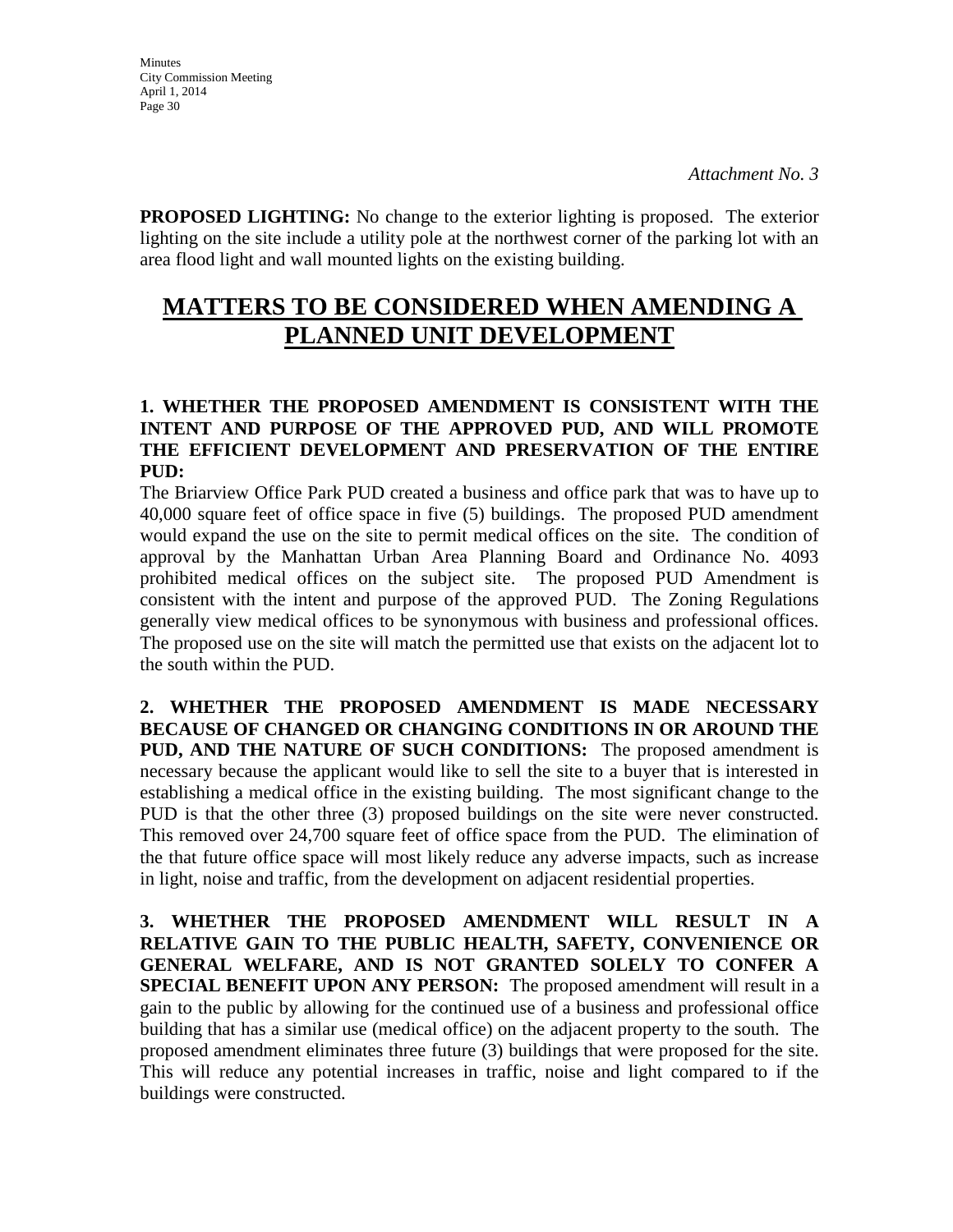# **ADDITIONAL MATTERS TO BE CONSIDERED WHEN AMENDING A PLANNED UNIT DEVELOPMENT**

**1. LANDSCAPING:** The landscaping is largely in place and consists of grass lawn areas, and landscape areas along Research Drive, the off-street parking lot and along the foundation of the existing building. No changes are proposed to the landscaping at this time.

**2. SCREENING:** An enclosed small area to the west of the building has an approximate four (4) foot tall screening fence for the trash receptacle. This is the only screening currently on the site. There are significant grades along the north, south and east property lines of the site. These property lines are also covered with dense trees and shrubs. The parking lot along Research Drive was approved with no screening. The parking lot cannot effectively be screened from residential properties to the west of the site on the other side of Research Drive. The parking lot does have a significant landscape bed along the roadway, which appears to provide a buffer the residential properties from the parking lot.

**3. DRAINAGE:** The site generally drains via sheet flow to the south towards Research Drive or to the east. There are no proposed changes to the building or site. No additional stormwater management measures are required.

## **4. CIRCULATION:**

Public Access. The site gains access via two (2) curb cuts on Research Drive, a local street. No changes are proposed to its current access. A sidewalk extends from Amherst Avenue along Research Drive to the southern driveway on the site. The sidewalk does not extend to the north.

## Traffic.

According to the Planning Board meeting minutes on August 15, 1983 (*see attached)*, the neighborhood had concerns of traffic generated from the site if medical offices were allowed on the northern lot. To address this concern for the current proposal to allow medical offices on the site, a traffic analysis was conducted.

The applicant's consultant, Alfred Benesch & Company conducted a traffic analysis comparing the existing office use on the site to the proposed medical office use (*see attached)*. The three (3) buildings that were originally proposed on the site were not compared in this analysis. The existing use is an 8,304 square foot single-tenant office building. According to the traffic analysis, the existing use is expected to generate 268 vehicles per day. The trip distribution during the morning and afternoon peak commute hours is 33 and 40 vehicles respectively.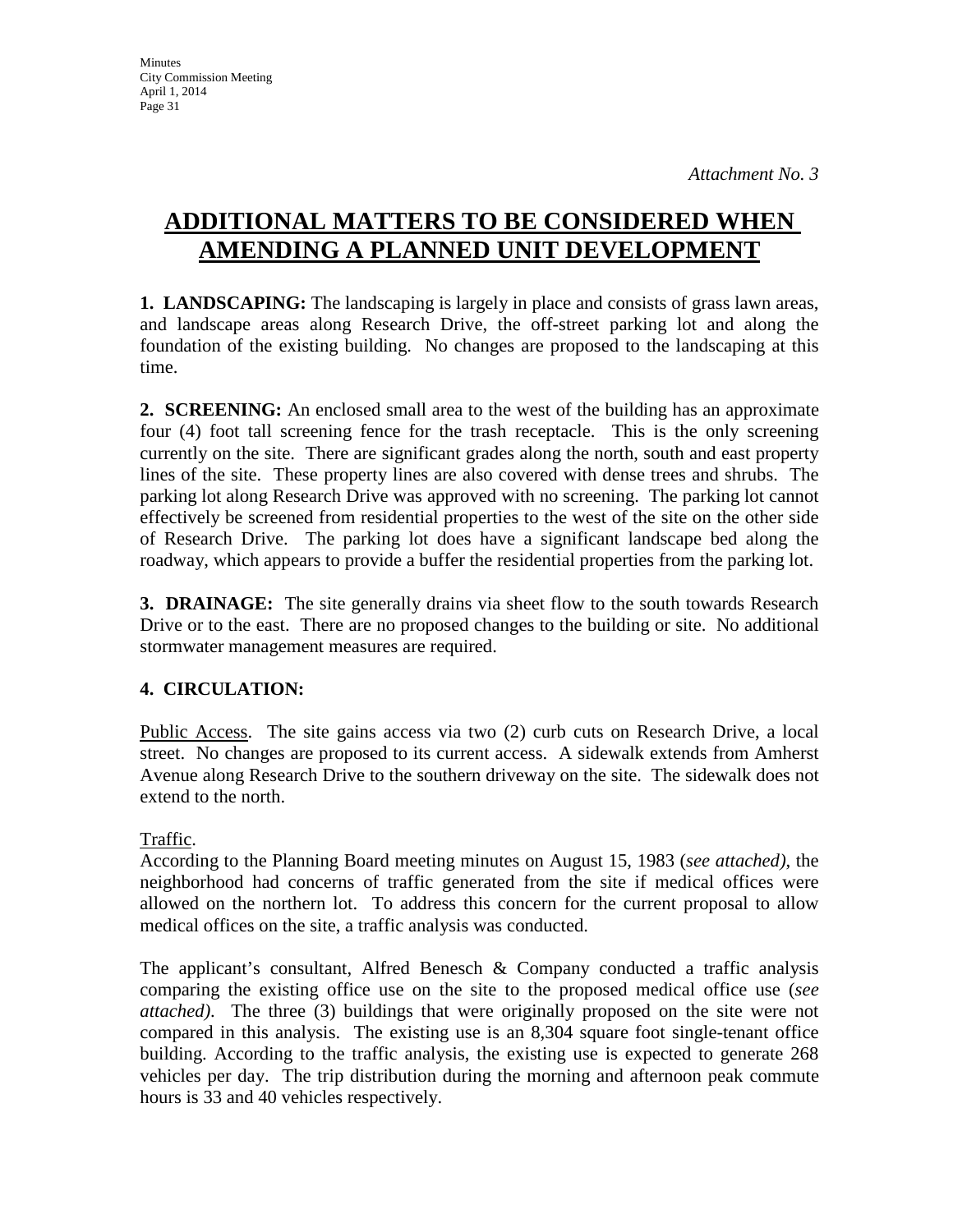*Attachment No. 3* 

The proposed use as a medical office would generate roughly 300 vehicles per day or 32 more vehicles going to and leaving the site. The analysis states "Even though the building is expected to generate more daily traffic, the amount of traffic expected during the peak commuter periods is estimated to be about 18 vehicles per hour lower than a single tenant land use. This is due to the fact that most medical buildings begin seeing patients after the morning peak period and end before the afternoon commuter period. The majority of the traffic is spread out between 9:00 am and 5:00 pm."

Peter Clark, P.E., PTOE, Civil Design/Traffic Engineer, has reviewed the analysis and stated "Due to the peak hour demand not being negatively impacted, there are no mitigating steps that need to be taken by the developer at this time, associated with the revision to the PUD" (*see attached*).

Although the traffic generated by the new use could increase traffic to the area, it should be spread throughout the day and not be concentrated to the morning and evening commutes to and from the site. This should lessen any traffic impacts the new use may have on the surrounding properties. When comparing the site with the medical office use to the original plan to create four (4) office buildings on the site, the traffic impacts are even less.

#### Off-Street Parking.

The existing site has an off-street parking lot with thirty-seven (37) spaces. The applicant's consultant, Rich Seidler, Commercial Real Estate Services, LLC provided the following analysis for the off-street parking requirements.

"Regarding the parking situation at this site, the building has 8004 SF. Using an extremely conservative 15% for common area and storage, would leave 6803 SF. At 5.5 spaces per 1000 SF (the requirement for medical use), there would be a need for 37 spaces. The present parking configuration consists or 37 or 38 spaces, which would seemingly satisfy the requirement should the property change to a medical use."

Using the same conservative estimate of 15% for common area (hallways, restrooms, etc.) and storage, the existing office use is required to have a minimum of twenty-three (23) parking spaces. The site has adequate off-street parking for the proposed use.

**5. OPEN SPACE/LANDSCAPED AND COMMON AREA:** The site has several large areas of open spaces to the north and east of the building and parking lot. This area consists of grass areas and dense trees. The eastern edge of the site is a steep slope that is covered with evergreen and deciduous trees.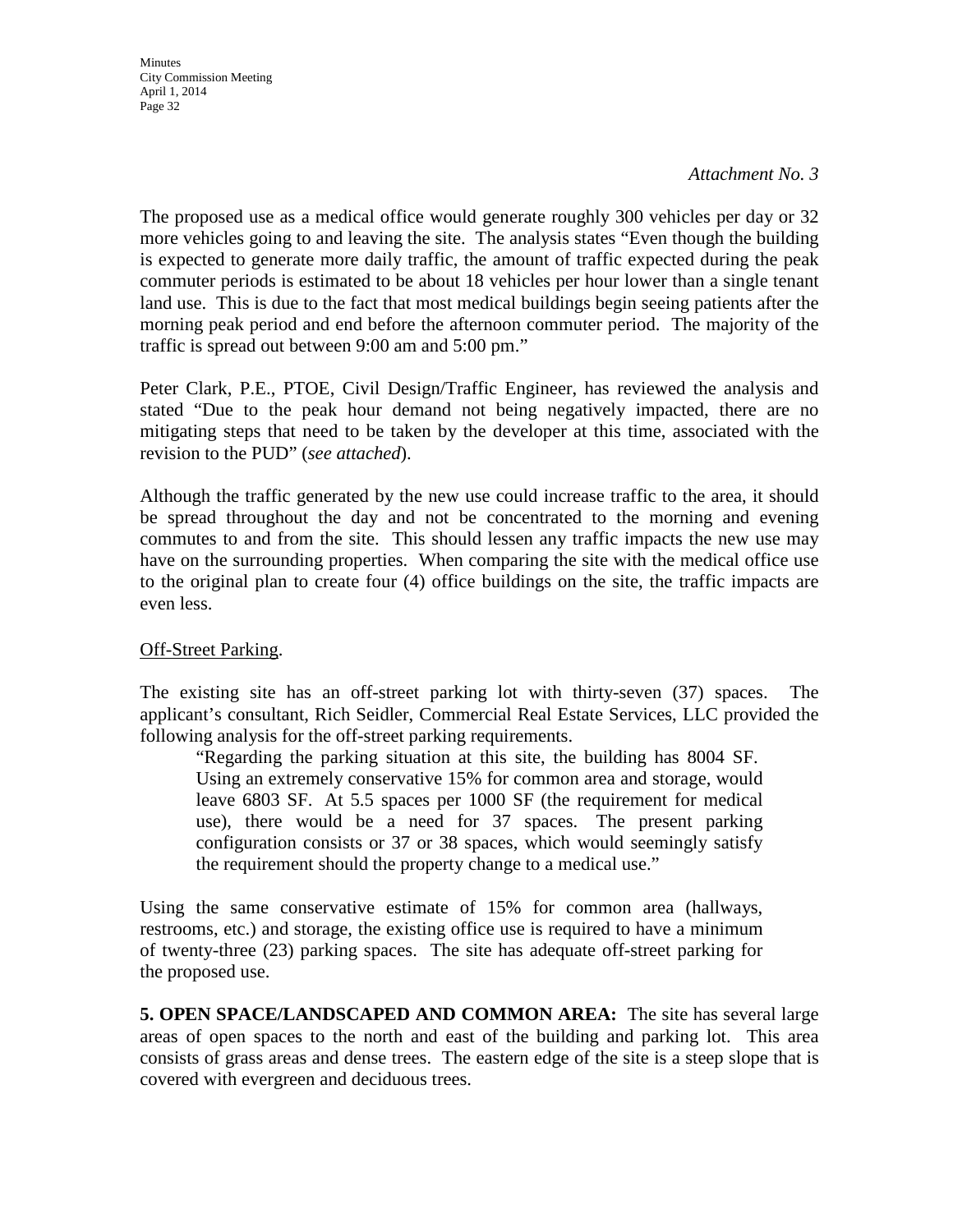*Attachment No. 3* 

**6. CHARACTER OF THE NEIGHBORHOOD:** The neighborhood is a mix of medical and business offices, single-family homes, townhomes and the Seth Child Road highway commercial corridor. Single-family homes are located to the west of the site. To the north and northwest are two (2) developments consisting of single-family attached dwellings and townhomes. To the south is a medical office and single-family homes. To the east is Seth Child Road/State Highway 113, a four-lane limited access highway and the highway commercial businesses, including automotive dealership, automotive mechanic shop and a hardware store.

## **MATTERS TO BE CONSIDERED WHEN REZONING**

#### **1. EXISTING USE:** Business Office

**2. PHYSICAL AND ENVIRONMENTAL CHARACTERISTICS:** The site is a large irregular shaped lot that slopes to the east and south. Besides the existing building and off-street parking lot, the site has large grass open spaces and heavily wooded slopes. The subject site is not shown to be in a mapped floodplain on the effective or preliminary Flood Insurance Rate Map panel # C0361.

## **3. SURROUNDING LAND USE AND ZONING:**

- **(a) NORTH:** Multi-unit townhomes, single-family attached, recreation areas for the townhomes and steep slope open space: Briercliffe Residential Planned Unit Development.
- **(b) SOUTH:** Medical office, Amherst Avenue, a major collector street, and large lot single-family homes: Briarview PUD and R, Single-Family Residential District.
- **(c) EAST:** Seth Child Road/K-113 Highway, a limited access highway and highway commercial uses, including a Little Apple Toyota/Honda Dealership, Midas automotive repair center and Waters True Value hardware store: C-5, Highway Service Commercial District.
- **(d) WEST:** Research Drive, a local street, and large lot single-family homes: R, Single-Family Residential District.

#### **4. GENERAL NEIGHBORHOOD CHARACTER:** See above under **6, CHARACTER OF THE NEIGHBORHOOD.**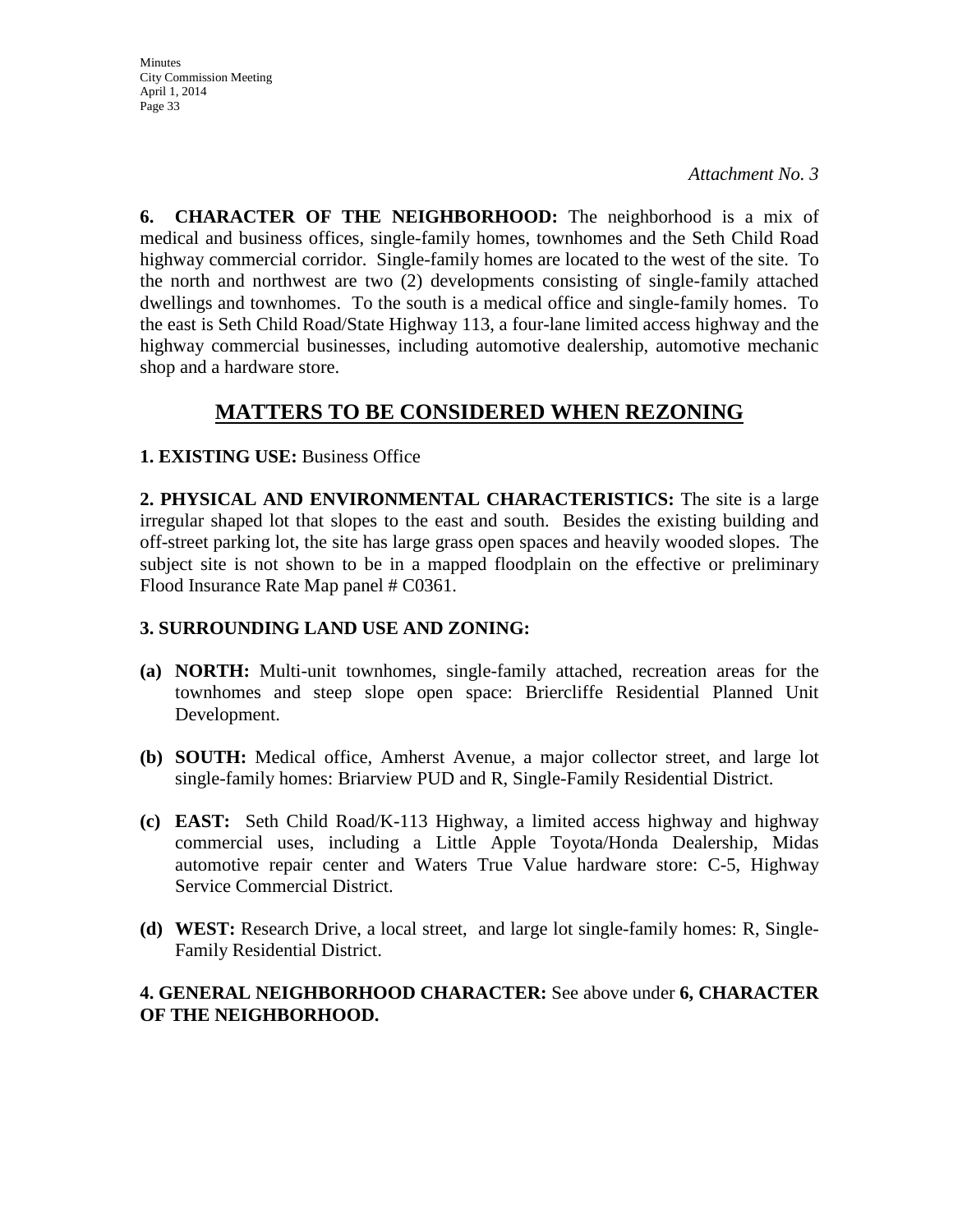*Attachment No. 3* 

**5. SUITABILITY OF SITE FOR USES UNDER CURRENT ZONING:** The site was zoned from I-1, Research Park District to Commercial PUD in 1983. A condition was placed on the PUD that prohibited medical offices from being on the site. The site included the existing building and parking lot at the time of the rezoning, which was constructed in approximately 1973. The existing use and buildings conform to the PUD.

**6. COMPATIBILITY OF PROPOSED DISTRICT WITH NEARBY PROPERTIES AND EXTENT TO WHICH IT MAY HAVE DETRIMENTAL AFFECTS:** As previously mentioned, a condition of the PUD was that medical offices would not be allowed on the site. This was due to the traffic concerns raised by area neighbors. To address the traffic concerns, the applicant's consultant conducted a traffic analysis. The analysis found that the traffic from the medical office would increase roughly 32 more vehicles per day compared to the existing office use, but the traffic would be spread throughout the day, whereas the office building would have the bulk of the trips concentrated during the morning and evening commuting hours.

A medical office does exist to the south of the site within the same PUD. The amount of noise, light and traffic will be similar to the existing medical office to the south.

No physical changes to the existing building or site are proposed at this time. Any substantial modifications, as described in Section 9-108 of the Zoning Regulations will require future amendments to the PUD.

It appears that the medical office proposed in the PUD amendment will be compatible with nearby properties.

#### **7. CONFORMANCE WITH COMPREHENSIVE PLAN**

The site is shown on the Southwest Future Land Use Plan map of the Comprehensive Plan as Office-Research Park (OFF/RP). Policies from the Comprehensive Plan are noted in italics.

#### OR 1: Characteristics

*The Office/Research Park land use designation is intended to provide concentrated areas of high quality employment facilities, such as corporate office headquarters, research and development, and educational facilities in a planned, "campus-like" setting. Office/Research Park developments may be incorporated into a master planned neighborhood, or located in close proximity to residential areas. Activities within an employment area typically take place indoors, and outdoor storage or other more industrial types of uses are typically not permitted. Some specialized research parks may include limited prototype production, such as in the K-State Research Park. This category may also include smaller office complexes consisting of a single building or several buildings that are not located*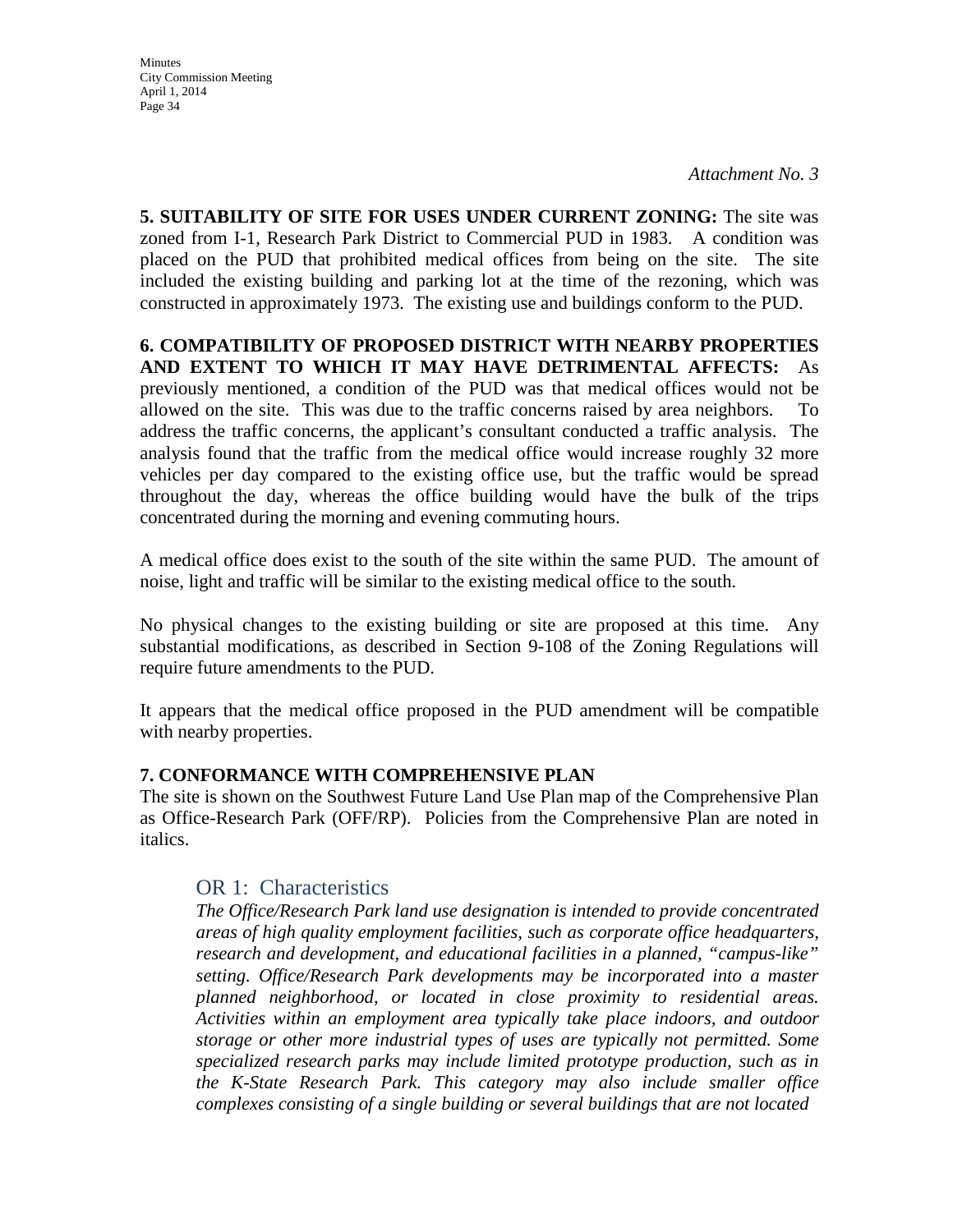*within a typical office park setting. These smaller office complexes shall meet the intent of the policies within this section, to the extent that they apply (i.e., Policy OR5 will not apply to single-building facilities). The Poyntz Avenue Corridor, located between 17th Street and Juliette Avenue, is another designated office district with some unique characteristics and issues that are addressed more specifically in the adopted Poyntz Avenue Corridor District Plan.* 

#### OR 2: Location

*Office/Research Park facilities should have direct access to existing or planned arterial and collector streets and should not rely on local or residential streets for access.*

#### OR 3: Site Layout and Design

*Office/Research Park developments should be organized in a planned, "campuslike" setting that is heavily landscaped. Each development will vary based on site configuration and topographical or other constraints; however, in a "campuslike" setting, buildings should typically be arranged to form outdoor gathering spaces*

## OR 5: Unified Architectural Character

*Buildings within an Office/Research Park setting should have a unified architectural character achieved through the use of similar elements, such as rooflines, materials, colors, signage, landscaping and screening and other architectural and site layout details.* 

#### OR 6: Common Areas

*Plazas and other common outdoor gathering spaces should be provided as part of the "campus" environment. Each development will vary based on site configuration and topographical or other constraints; however, in a "campuslike" setting, buildings should typically be arranged to form outdoor gathering spaces, such as quads, courtyards, patios, or seating areas for employees and visitors.* 

## OR 7: Circulation and Access

*Building entrances, outdoor gathering spaces, and parking areas shall be linked with clear, direct pedestrian walkways.*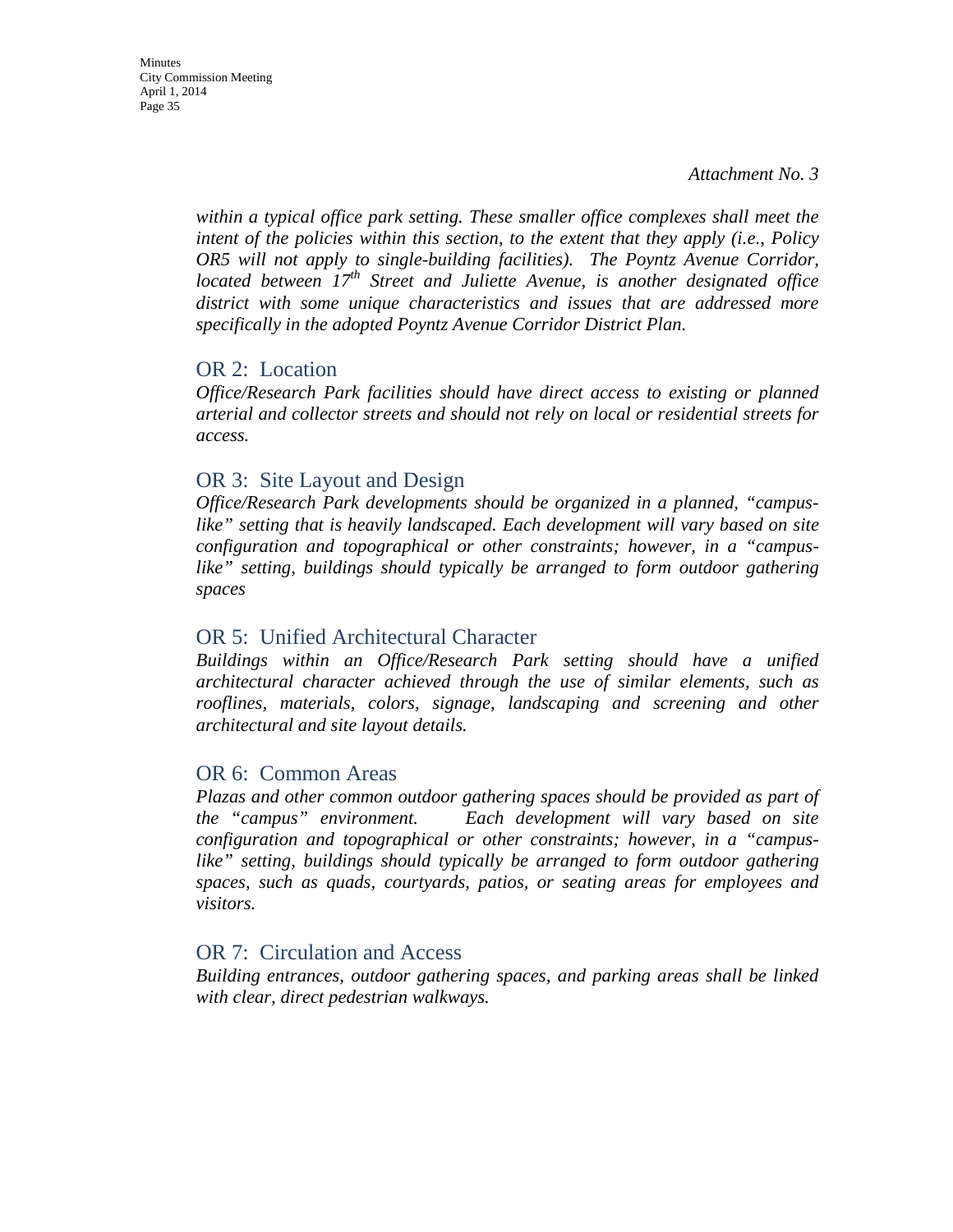#### OR 8: Outdoor Storage

*The functions of an Office/Research Park facility should generally be completely contained within buildings. Accessory outdoor storage facilities typically should be of a limited nature and completely screened.*

## **THE PROPOSED AMENDMENT CONFORMS TO THE COMPREHENSIVE PLAN.**

#### **8. ZONING HISTORY AND LENGTH OF TIME VACANT AS ZONED:**

| August 7, 1962     | Annex Lot R.P. 1, University Heights Addition, First Unit into the<br>City of Manhattan.                                                                                                                                              |
|--------------------|---------------------------------------------------------------------------------------------------------------------------------------------------------------------------------------------------------------------------------------|
|                    | November 11, 1962 Zone to site to E-1, Research Park District.                                                                                                                                                                        |
| 1969               | E-1 District was changed to I-1, Research Park District.                                                                                                                                                                              |
| August 15, 1983    | Manhattan Urban Area Planning Board recommends approval of<br>the request to rezone from I-1 District to Commercial Planned Unit<br>Development District with a condition that medical offices shall not<br>be permitted on the site. |
| September 20, 1983 | City Commission approves the second reading of Ordinance No.<br>4093 rezoning the site to Commercial PUD                                                                                                                              |
| September 30, 1983 | Urban Area Planning Board approves<br>Final<br>Manhattan<br>Development Plan for Lot 1, Briarview Office Park Addition.                                                                                                               |
| October 16, 1986   | Manhattan Urban Area Planning Board approves the Final<br>Development of Phase II of Lot 1, Briarview Office Park Addition.                                                                                                           |
| July 18, 1988      | Manhattan Urban Area Planning Board approves an amendment to<br>Final Development of Phase II of Lot 1, Briarview Office Park<br>Addition.                                                                                            |
| January 29, 1992   | Manhattan Urban Area Planning Board approves the Final<br>Development of Phase III of Lot 1, Briarview Office Park Addition.                                                                                                          |

**9. CONSISTENCY WITH INTENT AND PURPOSE OF THE ZONING ORDINANCE:** The intent and purpose of the Zoning Regulations is to protect the public health, safety, and general welfare; regulate the use of land and buildings within zoning districts to assure compatibility; and to protect property values.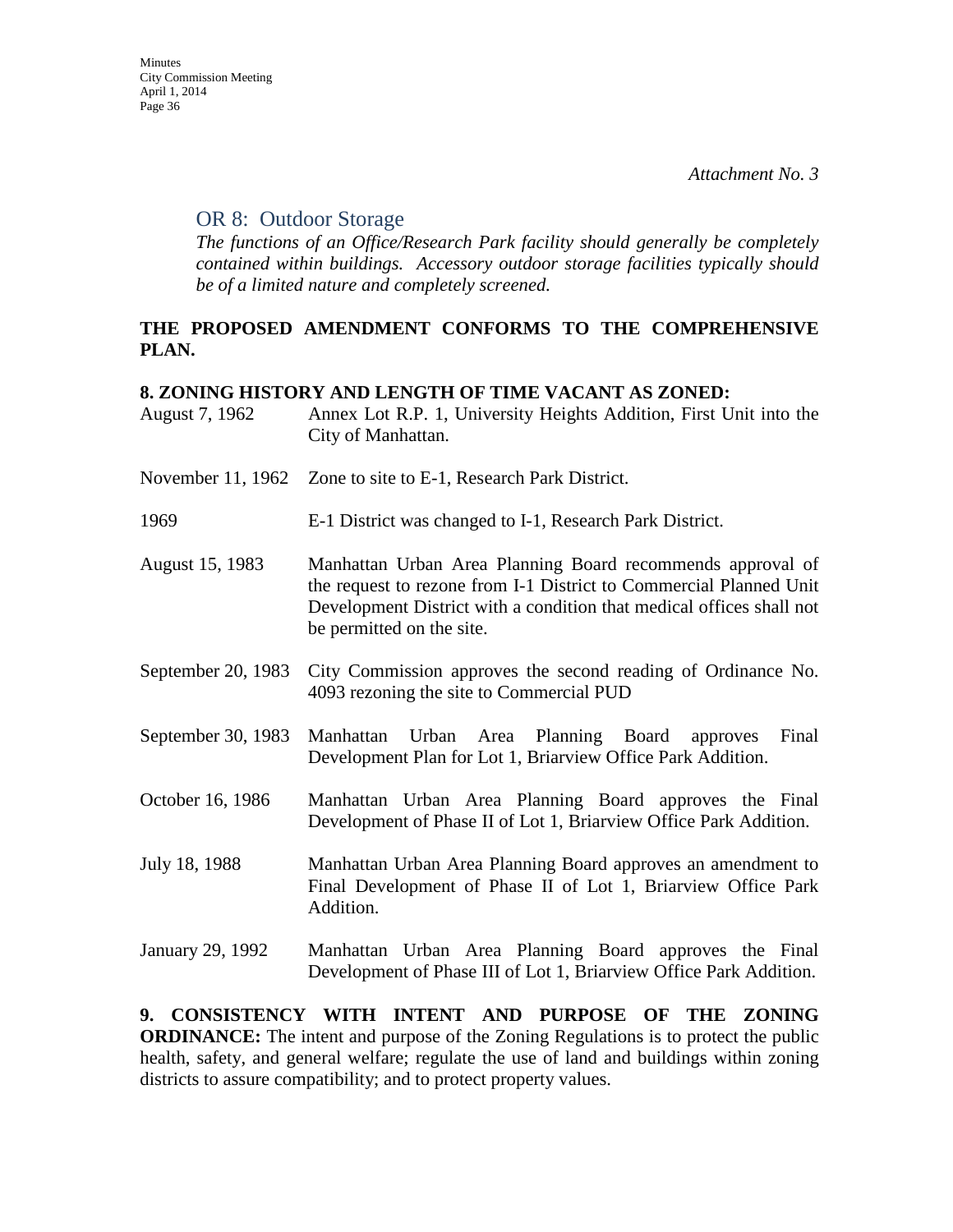The PUD Regulations are intended to provide a maximum choice of living environments by allowing a variety of housing and building types; a more efficient land use than is generally achieved through conventional development; a development pattern that is in harmony with land use density, transportation facilities and community facilities; and a development plan which addresses specific needs and unique conditions of the site which may require changes in bulk regulations or layout.

The proposed PUD is generally consistent with Ordinance No. 4093, the approved PUD, the intent and purposes of the Zoning Regulations, and the intent of the PUD Regulations, subject to the conditions of approval.

**10. RELATIVE GAIN TO THE PUBLIC HEALTH, SAFETY AND WELFARE THAT DENIAL OF THE REQUEST WOULD ACCOMPLISH, COMPARED WITH THE HARDSHIP IMPOSED UPON THE APPLICANT:** There appears to be no gain to the public that denial would accomplish. The proposed amendment to allow medical office uses on the site will allow the commercial development to be used to its full potential. The amendment also eliminates the three (3) future buildings on the site, which could reduce the potential impacts on the public. Denial of the PUD amendment may be a hardship to the owner in that it would limit the use of an existing commercial development.

**11. ADEQUACY OF PUBLIC FACILITIES AND SERVICES:** Adequate street, sanitary sewer, and water services are available to serve the development.

## **12. OTHER APPLICABLE FACTORS:** None.

**13. STAFF COMMENTS:** City Administration recommends approval of the amendment to Ordinance No. 4093 and the Final Development Plan of Lot R.P. 1, University Heights Addition, First Unit to add medical office uses to the list of permitted uses on the site and eliminate three (3) proposed buildings that were never constructed, with the following conditions of approval:

- 1. The permitted uses shall be limited to Business and Professional Offices on the site.
- 2. Signage shall be limited to signs proposed in the application documents.
- 3. Exempt signage shall include signage described in Article VI, Section 6-104  $(A)(1),(2),(4),(5)$ , and  $(7)$ ; and, Section 6-104  $(B)(2)$  and  $B(5)$ .
- 4. Landscaping shall be maintained in good condition.